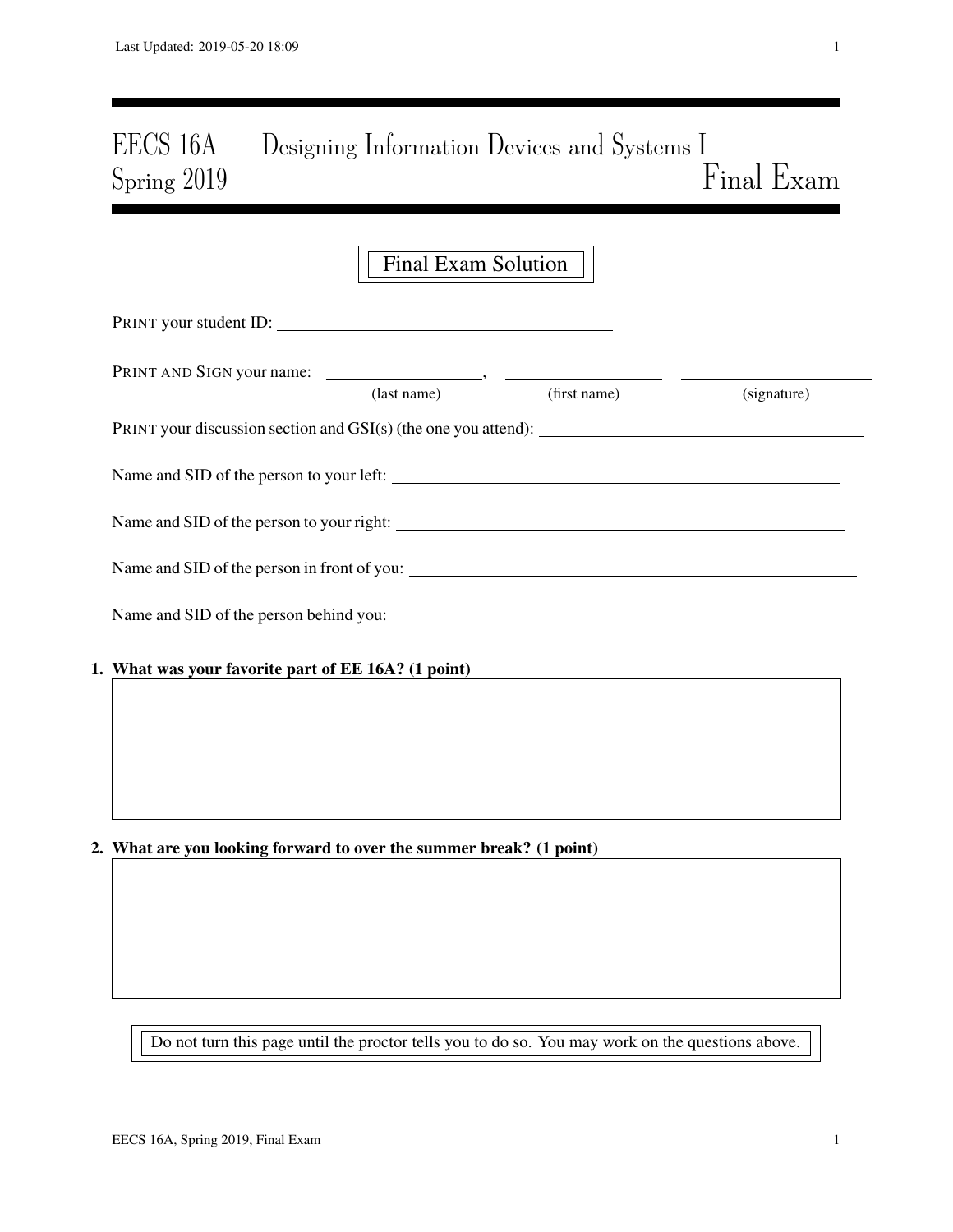## 3. Sensor Calibration (20 points)

You are setting up a lab experiment that involves measuring the position *s* of an object on a line. For this task, you are given a sensor that outputs a voltage based on the position of an object, as shown in Figure [3.1.](#page-1-0) Your goal is to determine a function that returns the best approximation of the object's position based on the sensor's output voltage. You measure the output voltage of the sensor for some positions and get the data in Table [3.1.](#page-1-1)

<span id="page-1-0"></span>

Figure 3.1: Experimental setup for sensor calibration.

Object's Position  $s$  (mm)  $\begin{vmatrix} 1 & 2 & 3 \end{vmatrix}$ Sensor's Output Voltage  $v$  (mV)  $\begin{vmatrix} 4 & 10 & 15 \end{vmatrix}$ 

Table 3.1: Sensor measurements for part (a).

<span id="page-1-1"></span>Recall that *m* is *milli-*, or 10−<sup>3</sup> .

(a) (4 points) After plotting the data from Table [3.1,](#page-1-1) you notice it is fairly linear. So, you first assume that position is approximated by scaled voltage:

 $s \approx kv$ 

where *k* is a scalar constant. Notice that the points don't exactly lie on a line due to noise. Find *k* that minimizes the squared error  $\|\vec{s}-k\vec{v}\|^2$ .

Solution: We want to find the approximate solution to the following equation:

$$
\begin{bmatrix} 4 \\ 10 \\ 15 \end{bmatrix} k = \begin{bmatrix} 1 \\ 2 \\ 3 \end{bmatrix}
$$

Next, we solve for *k* using least squares:

$$
\vec{x} = (A^{T}A)^{-1}A^{T}\vec{b}
$$
\n
$$
k = \left( \begin{bmatrix} 4 & 10 & 15 \end{bmatrix} \begin{bmatrix} 4 \\ 10 \\ 15 \end{bmatrix} \right)^{-1} \begin{bmatrix} 4 & 10 & 15 \end{bmatrix} \begin{bmatrix} 1 \\ 2 \\ 3 \end{bmatrix}
$$
\n
$$
k = \frac{69}{341}
$$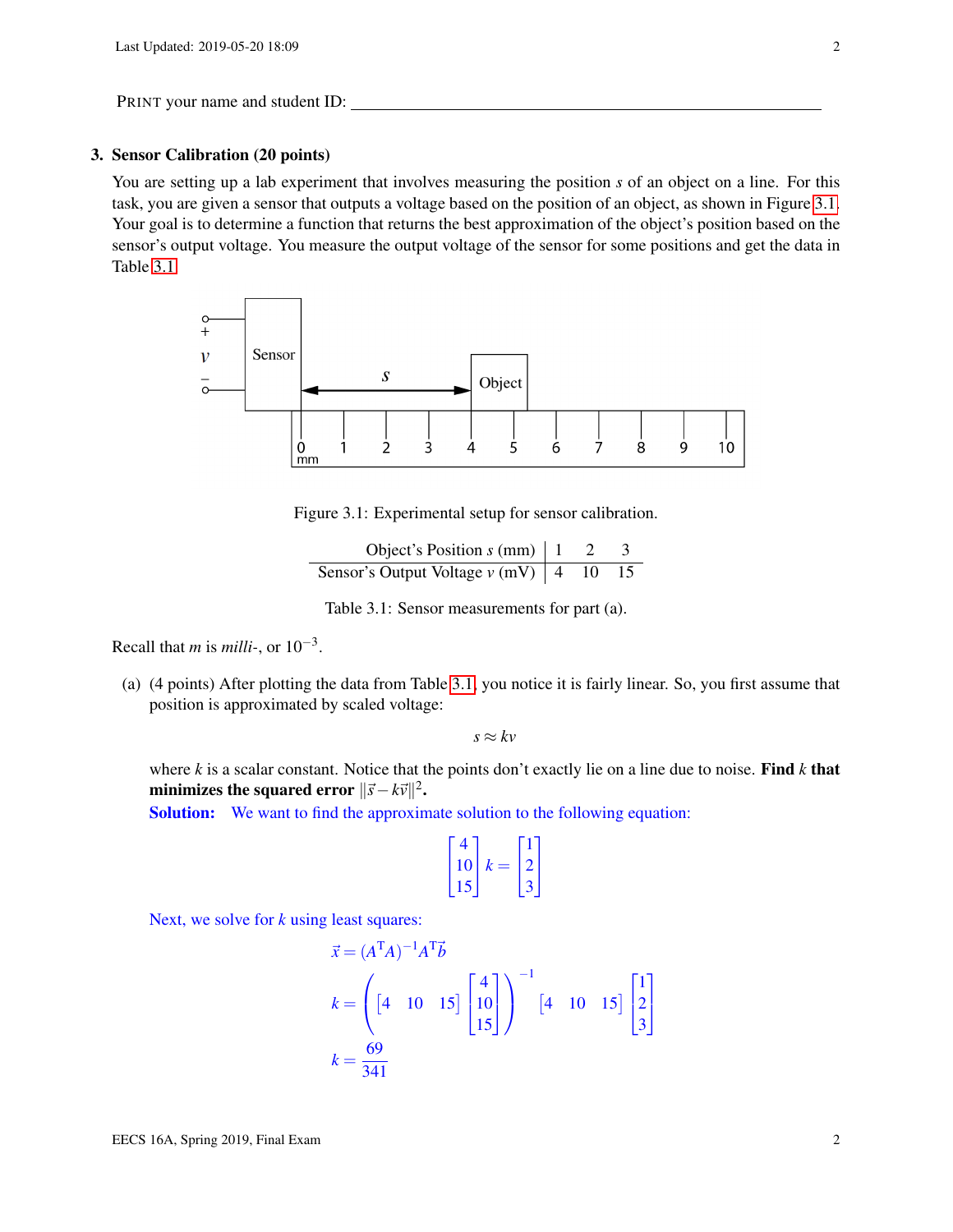<span id="page-2-0"></span>(b) (6 points) You measure the output voltage to be −3 at *s* = 0, so you realize there must be a bias on the sensor. Your updated data is in Table [3.2.](#page-2-0)

| Object's Position $s$ (mm)       | 0  | 1 | 2  | 3  |
|----------------------------------|----|---|----|----|
| Sensor's Output Voltage $v$ (mV) | -3 | 4 | 10 | 15 |

Table 3.2: Sensor measurements for part (b).

You revise your equation as follows:

$$
s \approx kv + b
$$

where *b* is a scalar constant representing the bias. Set up the least squares problem to find  $k$  and  $b$ using data from Table [3.2.](#page-2-0) Derive an expression for *k* and *b* (i.e.,  $\begin{bmatrix} k \ n \end{bmatrix}$ *b*  $\Big] =$ ???), as a function of table data, but DO NOT SOLVE.

Solution: We want to find the approximate solution to the following equation:

$$
\begin{bmatrix} -3 & 1 \\ 4 & 1 \\ 10 & 1 \\ 15 & 1 \end{bmatrix} \begin{bmatrix} k \\ b \end{bmatrix} = \begin{bmatrix} 0 \\ 1 \\ 2 \\ 3 \end{bmatrix}
$$

We express *k* and *b* using least squares:

$$
\vec{x} = (A^{T}A)^{-1}A^{T}\vec{b}
$$
\n
$$
\begin{bmatrix} k \\ b \end{bmatrix} = \begin{pmatrix} -3 & 4 & 10 & 15 \\ 1 & 1 & 1 & 1 \end{pmatrix} \begin{bmatrix} -3 & 1 \\ 4 & 1 \\ 10 & 1 \\ 15 & 1 \end{bmatrix} \begin{bmatrix} -3 & 4 & 10 & 15 \\ 1 & 1 & 1 & 1 \end{bmatrix} \begin{bmatrix} 0 \\ 1 \\ 2 \\ 3 \end{bmatrix}
$$

<span id="page-2-1"></span>(c) (6 points) Using a different sensor, you take more data points and find that these points don't follow your model from (b) very well:

| Object's Position $s$ (mm)       | 4  | 5  | 6  | 7   |
|----------------------------------|----|----|----|-----|
| Sensor's Output Voltage $v$ (mV) | 20 | 45 | 98 | 214 |

Table 3.3: Sensor measurements for part (c).

By inspection, you decide either a quadratic fit or a logarithmic fit may work. The equations for these mathematical models are as follows:

$$
s_{quadratic} \approx a_2 v^2 + a_1 v + a_0
$$
  
\n
$$
s_{logarithmic} \approx b_1 ln(v) + b_0
$$

where  $a_0$ ,  $a_1$ ,  $a_2$ ,  $b_0$ , and  $b_1$  are constants. Set up the least squares problems for the two models using data only from Table [3.3.](#page-2-1) Derive expressions for the constants (i.e.,  $\sqrt{ }$  $\overline{1}$ *a*2 *a*1 *a*0  $\begin{bmatrix} b_1 \\ b_0 \end{bmatrix}$  =??? and  $\begin{bmatrix} b_1 \\ b_0 \end{bmatrix}$ *b*0  $\Big] =$ ???), as functions of table data, but DO NOT SOLVE.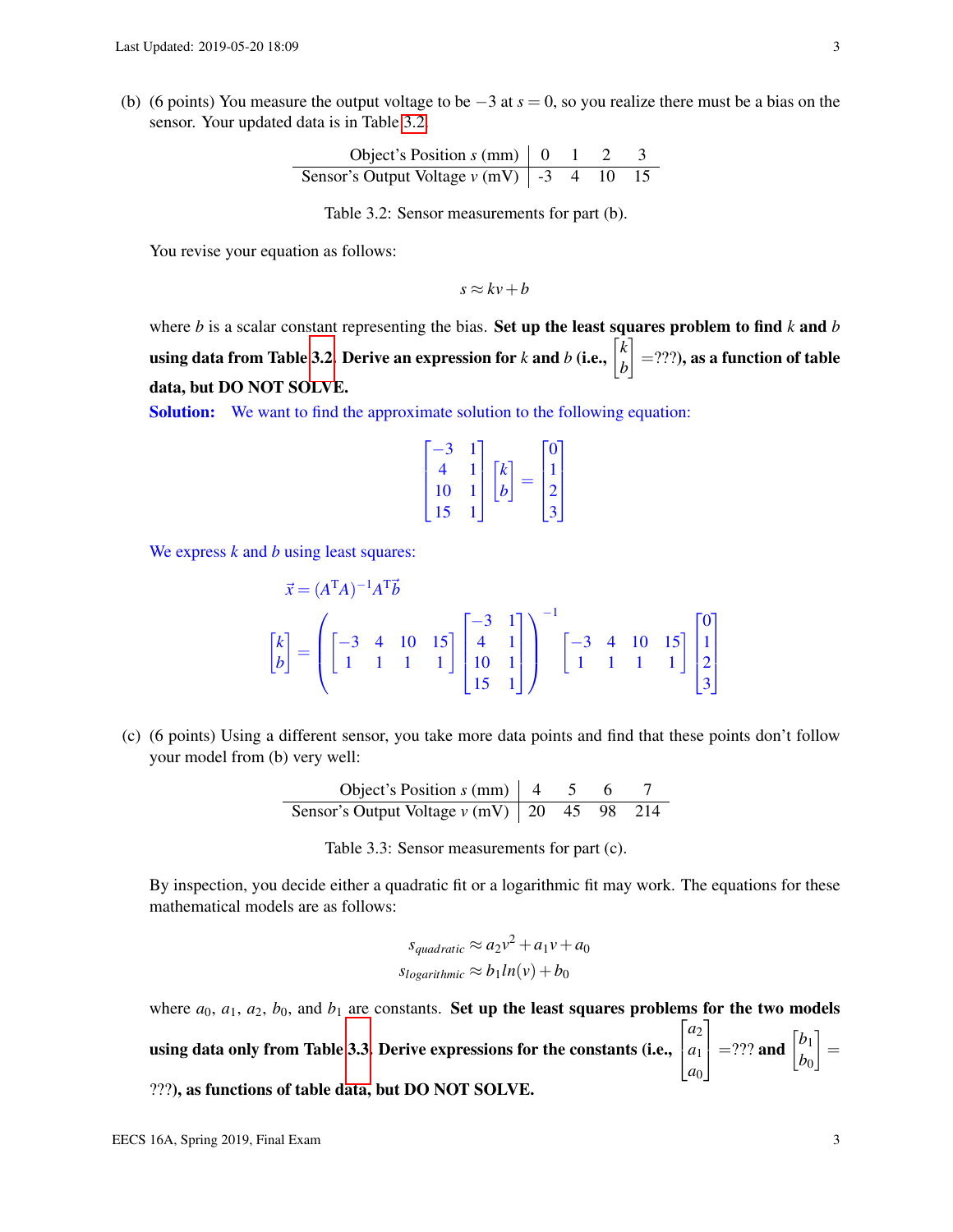Solution: For the quadratic fit, we want to find the approximate solution to the following equation:

$$
\begin{bmatrix} 20^2 & 20 & 1 \\ 45^2 & 45 & 1 \\ 98^2 & 98 & 1 \\ 214^2 & 214 & 1 \end{bmatrix} \begin{bmatrix} a_2 \\ a_1 \\ a_0 \end{bmatrix} = \begin{bmatrix} 4 \\ 5 \\ 6 \\ 7 \end{bmatrix}
$$

We approximately solve for the constants using least squares:

$$
\begin{bmatrix} a_2 \\ a_1 \\ a_0 \end{bmatrix} = (A^{\mathsf{T}}A)^{-1}A^{\mathsf{T}}\vec{b}
$$

For the logarithmic fit, we want to find the approximate solution to the following equation:

$$
\begin{bmatrix} ln(20) & 1 \ ln(45) & 1 \ ln(98) & 1 \ ln(214) & 1 \end{bmatrix} \begin{bmatrix} b_1 \ b_0 \end{bmatrix} = \begin{bmatrix} 4 \ 5 \ 6 \ 7 \end{bmatrix}
$$

We approximately solve for the constants using least squares:

$$
\begin{bmatrix} b_1 \\ b_0 \end{bmatrix} = (A^{\mathrm{T}}A)^{-1}A^{\mathrm{T}}\vec{b}
$$

(d) (4 points) After fitting the models from part (c), assume you calculate the following errors  $e = s_{approximate} - s_{measured}$  for the sets of data in that part:

| Object's Position $s$ (mm)    |        |  |  |
|-------------------------------|--------|--|--|
| $e_{quadratic}$ (mm) $_1$     | $-1.5$ |  |  |
| $e_{logarithmic}$ (mm)   -0.9 |        |  |  |

In the context of least squares, which is the better fit? Justify your answer mathematically. Solution: In least squares, we aim to minimize the cost function

$$
Cost = \left\| A\vec{x} - \vec{b} \right\|^2
$$

We calculate the cost for each model:

$$
Cost_{quadratic} = 1^2 + (-1.5)^2 + 0.5^2 + 0^2 = 3.5
$$
  

$$
Cost_{logarithmic} = (-0.9)^2 + 0^2 + (-1)^2 + 1.1^2 = 3.02
$$

Since the cost of the logarithmic fit is smaller than that of the quadratic fit, we conclude that the logarithmic fit is better.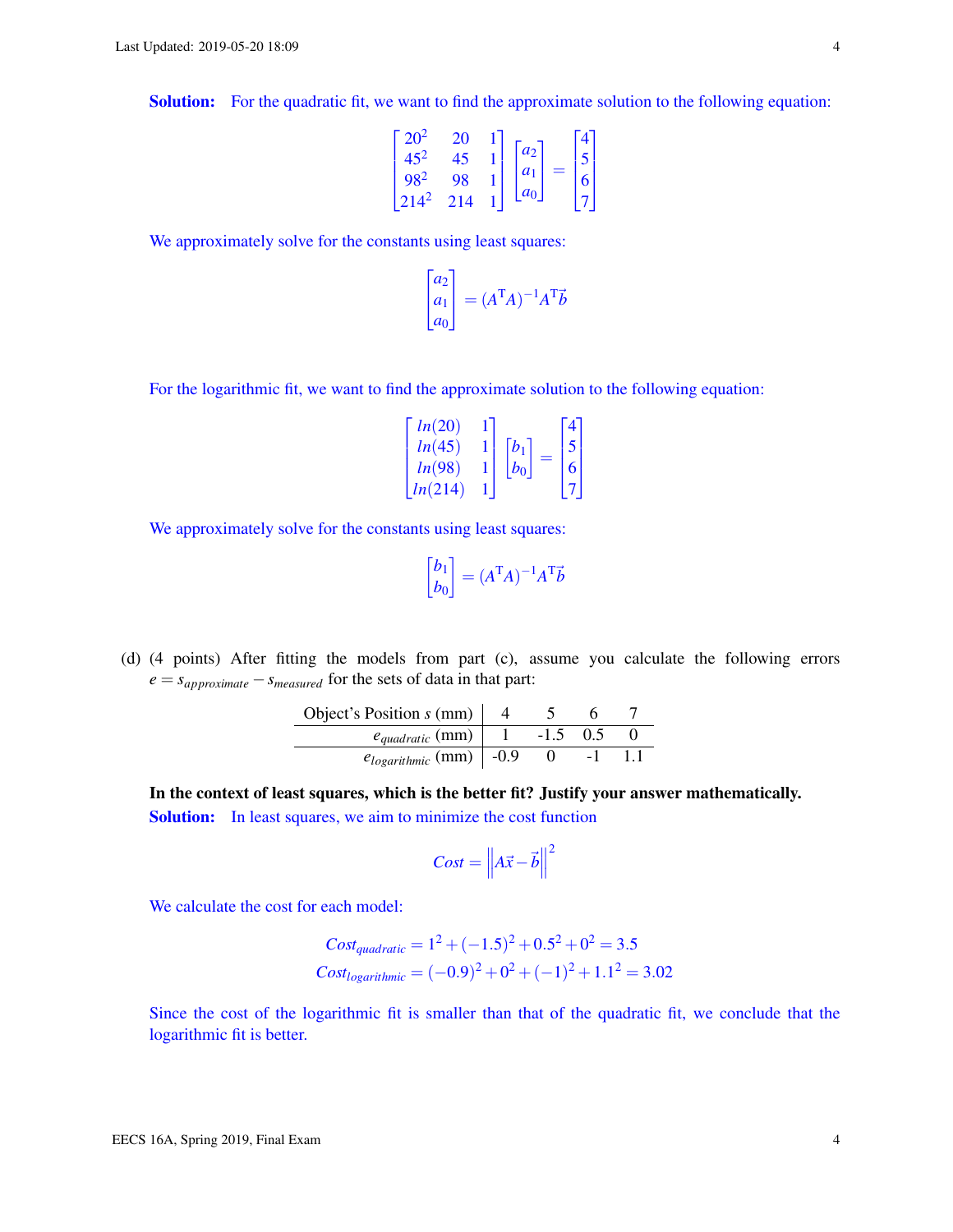## 4. I think *neuron* to something! (18 points)

Figure [4.1](#page-4-0) shows a diagram of a neural cell membrane. There are pumps and channels for both sodium  $(Na^{+})$  and potassium  $(K^{+})$ .

Despite their names, the channels act as current sources while the pumps behave like resistors. The membrane itself acts as a capacitor, as it is able to build up charge on either side.

<span id="page-4-0"></span>

Figure 4.1: Diagram of the neural membrane

<span id="page-4-1"></span>

Figure 4.2: Circuit model of the neural membrane

(a) (3 points) In Figure [4.2,](#page-4-1) explain why, if we attach different loads and measure the currents and voltages through the loads, we will not be able to find values for  $I_K$  and  $R_K$ . Solution:

We would only be able to measure some  $I_K = I_{\text{Noton}} + I_{\text{Na}}$ , with  $I_{\text{Na}}$  acting as a free variable since  $I_{\text{Noton}} = I_{\text{Na}} - I_{\text{K}}$ . Similar reasoning for  $R_{\text{K}} || R_{\text{Na}}$ .

(b) (4 points) Thankfully, some of your biologist friends know how to remove the sodium channel and pump so you can measure  $I_K$  and  $R_K$ . Doing this, you are left with the following: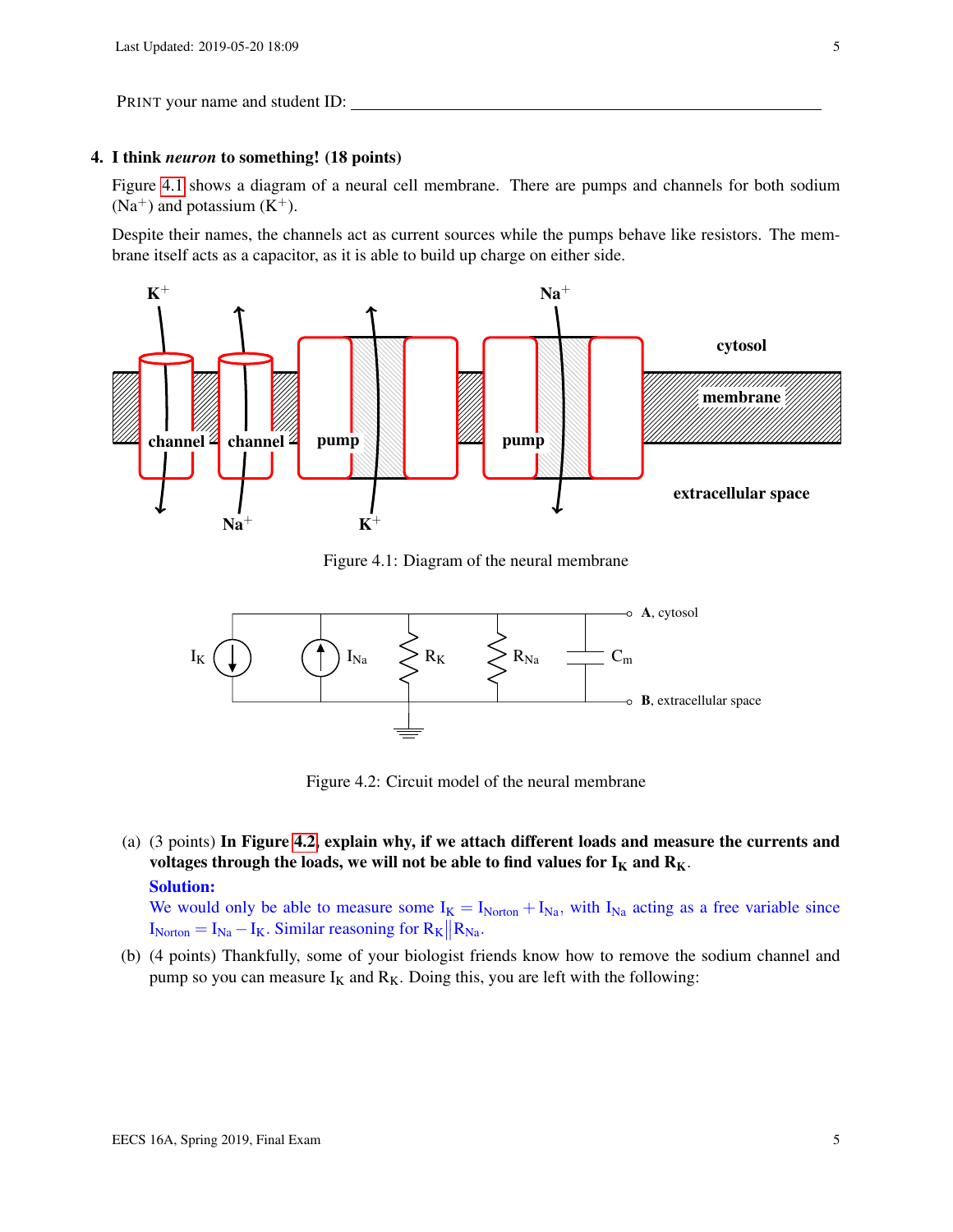

Figure 4.3: Membrane with sodium  $(Na^{+})$  complexes removed

*At steady state*, you measure an open-circuit voltage of  $V_{CD} = -100$  mV. Also at steady state, you find a short-circuit current of  $I_{CD} = -50 \text{ pA}$ . Find  $I_K$  and  $R_K$ . *Hint: recall that p (pico) is* 10<sup>-12</sup>.

## Solution:

When short-circuited,  $I_K = -I_{sc} = 50 pA$ .

When open-circuited at steady state, the capacitor is fully charged with no current.

$$
R_K = R_{th} = V_{oc} / I_{sc} = 100 \,\text{mV} / 50 \,\text{pA}
$$

$$
= 2 \cdot 10^9 \,\Omega = 2 \,\text{G}\Omega.
$$

(c) (4 points) Similarly, you find that  $I_{Na} = \frac{1}{100} \cdot I_K$  and  $R_{Na} = 100 \cdot R_K$ . Find  $V_{AB}$  in Figure [4.2](#page-4-1) in terms of  $I_K$  and  $R_K$ . Solution:

$$
V_{AB} = (I_{Na} - I_{K}) \cdot R_{Na} || R_{K}
$$
  
=  $(I_{Na} - I_{K}) \cdot \frac{R_{Na} \cdot R_{K}}{R_{Na} + R_{K}}$   
=  $-\frac{99}{100} \cdot I_{K} \cdot \frac{100 \cdot R_{K}^{2}}{101 \cdot R_{K}}$   
=  $-\frac{99}{101} \cdot I_{K} \cdot R_{K}.$ 

(d) (7 points) Due to the high values of the resistors and the solution to part (c), we will now neglect the resistors and passive sodium channels.

Neurons transmit signals from one to the other via neurotransmitters. When a nearby neuron releases the neurotransmitter acetylcholine, special acetylcholine-gated sodium channels open wide, allowing a large amount of sodium  $I_{\text{Na}}^{(d)}$  to rush into the cytosol.

If  $I_{Na}^{(d)}$  is on for long enough, the membrane voltage changes enough that it reaches a critical value  $V_{ref}$ , triggering a neural response.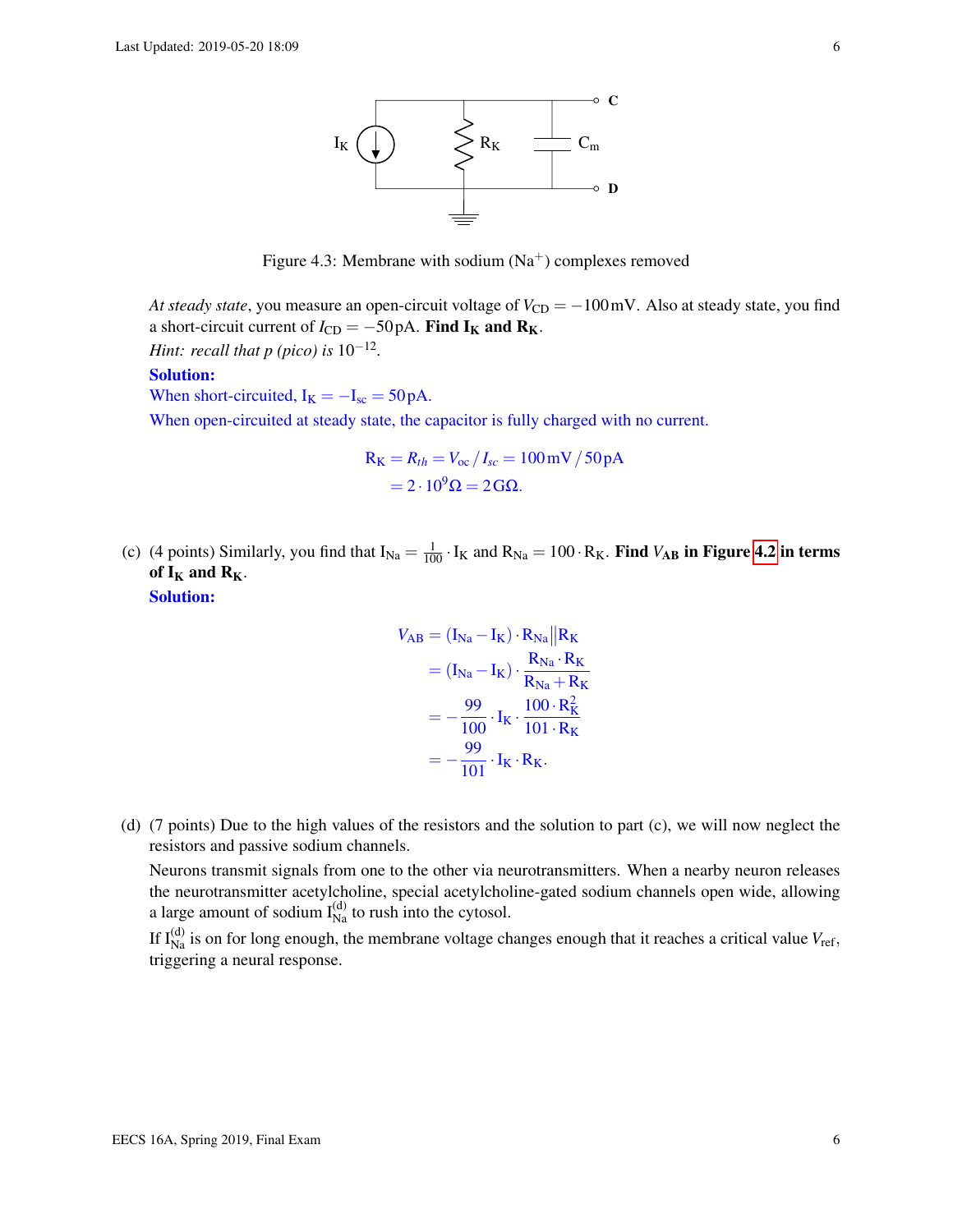

Figure 4.4: Triggerable membrane

Assuming:

- $I_K = 50 pA$ •  $C_m = 20pF$ •  $V_+$  is initially  $-100$  mV,
- $I_{Na}^{(d)} = 150 pA$ •  $V_{\text{ref}} = -50 \text{mV}$

How long does it take to trigger a response from the neuron?

#### Solution:

This is essentially the capacitive touchscreen lab. There is a current of  $I_{Na}^{(d)} - I_K$  flowing down the capacitor, so the voltage at the positive terminal has

$$
\frac{dV^+}{dt} = \frac{1}{C_m} \left( I_{Na}^{(d)} - I_K \right).
$$

For a constant current, this becomes

$$
\frac{\Delta V^+}{\Delta t} = \frac{1}{C_m} \left( I_{Na}^{(d)} - I_K \right) \ \implies \ \Delta t = C_m \cdot \Delta V^+ \cdot \frac{1}{I_{Na}^{(d)} - I_K},
$$

where  $\Delta V^+ = V_{\text{ref}} - V_0^+$ .

$$
\Delta t = 20 \,\text{pF} \cdot (-50 \,\text{mV} + 100 \,\text{mV}) \cdot \frac{1}{150 \,\text{pA} - 50 \,\text{pA}} = 10 \,\text{ms}.
$$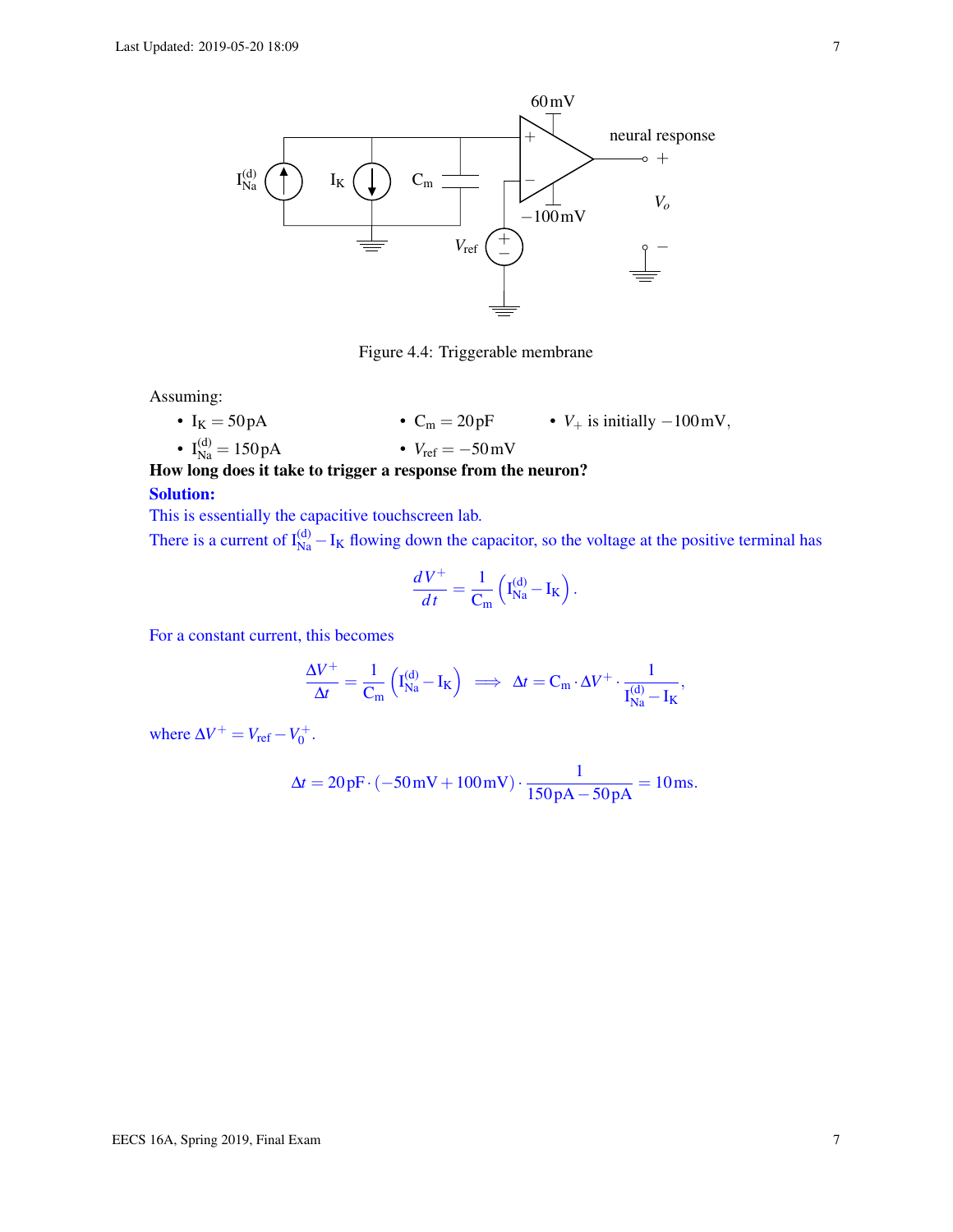## 5. Tracking your TA Terry (10 points)

Terry is a very mischievous child, and his mother is interested in tracking him. Terry sends meetup locations in the form of a two-dimensional real vector to his friends. His mother is convinced he is encoding his messages in a different basis, but she doesn't quite know how, so she asks for your help in figuring it out. For this problem, the  $\mathbb{R}^2$  standard basis vectors will be denoted by

$$
\vec{e}_1 = \begin{bmatrix} 1 \\ 0 \end{bmatrix}, \ \vec{e}_2 = \begin{bmatrix} 0 \\ 1 \end{bmatrix}
$$

(a) (2 points) You are given that the text sent by Terry is  $\begin{bmatrix} 2 \\ 2 \end{bmatrix}$ 3  $\Big]$ . The mom only knows the **standard basis**, while Terry is using basis vectors  $\vec{v}_1$  and  $\vec{v}_2$ . Based on this information, write the location each person thinks the text refers to as a linear combination of the given basis vectors:  $\vec{e}_1, \vec{e}_2, \vec{v}_1, \vec{v}_2$ . Label your answer for the mother as  $\vec{r}_m$  and  $\vec{r}_t$  for Terry.

**Solution:** The location in his mom's perspective is simply the location that was given in the text, because she uses the standard basis :  $\vec{r}_m = 2\vec{e}_1 + 3\vec{e}_2$ .

The location in Terry's perspective is that of  $\vec{r}_t = 2\vec{v}_1 + 3\vec{v}_2$ .

(b) (3 points) Now you're told that Terry sent a text  $\begin{bmatrix} 1 \\ 4 \end{bmatrix}$ 4 . Terry's friend tells you that Terry's location is

given by the vector  $\begin{bmatrix} 8 \\ 0 \end{bmatrix}$ 9 . Assuming this vector represents the standard basis coordinates of Terry's actual location, determine the unique basis vectors he is using, or if it is impossible–explain why. Solution: Solving for the basis vectors Terry is using for this transformation (or in other words how he sees things in his coordinate space) is akin to determining the values of  $x_1, x_2, x_3, x_4$  in the matrix vector equation: 11 (a) 14

$$
\begin{bmatrix} x_1 & x_2 \ x_3 & x_4 \end{bmatrix} \begin{bmatrix} 1 \\ 4 \end{bmatrix} = \begin{bmatrix} 8 \\ 9 \end{bmatrix}
$$

There are clearly 4 unknowns and only two equations, so this task is impossible.

(c) (5 points) As it turns out, Terry is a nice guy and is not doing anything mischievous after all. To prove it, he decides to help his mom learn how he's encoding his messages. He gives his mom a new set of basis vectors P:

$$
\vec{p}_1 = \begin{bmatrix} 0 \\ 3 \end{bmatrix} \text{ and } \vec{p}_2 = \begin{bmatrix} 3 \\ 4 \end{bmatrix}
$$

and tells her his own basis vectors:

$$
\vec{v}_1 = \begin{bmatrix} 1 \\ 1 \end{bmatrix} \text{ and } \vec{v}_2 = \begin{bmatrix} 0 \\ 2 \end{bmatrix}
$$

He challenges her to determine the coordinates (in the **P** basis), corresponding to the location  $\begin{bmatrix} 3 \\ 2 \end{bmatrix}$ 2  $\Big]$  in his own basis. Determine the coordinates, or if the task is impossible–explain why.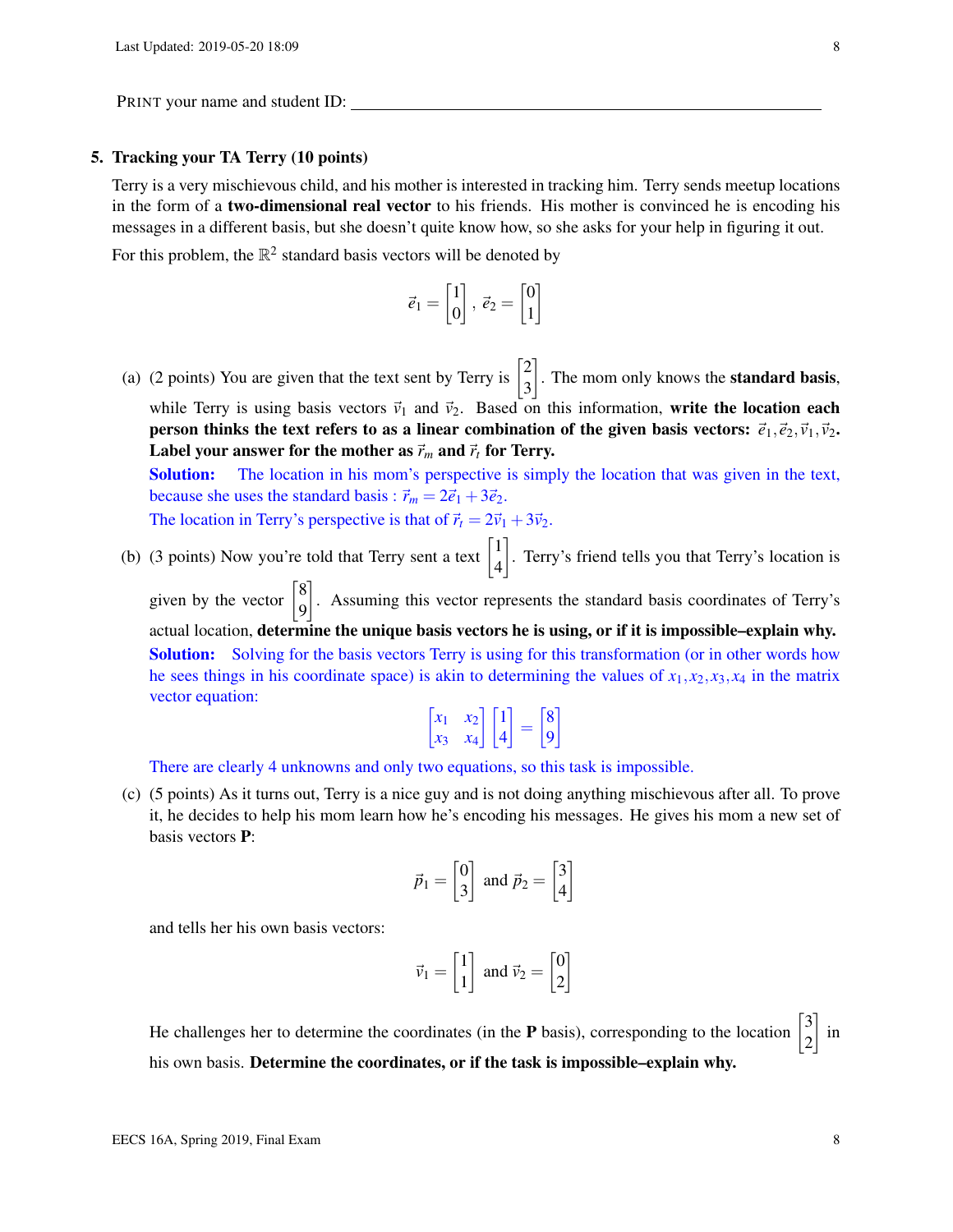Solving this results in

Solution: The problem can be formulated as a change of basis problem where the location in reality is the equality: L.  $\sigma$  of  $\sigma$  $\mathbb{R}^2$ 

$$
\begin{bmatrix} 0 & 3 \ 3 & 4 \end{bmatrix} \begin{bmatrix} p_x \\ p_y \end{bmatrix} = \begin{bmatrix} 1 & 0 \\ 1 & 2 \end{bmatrix} \begin{bmatrix} 3 \\ 2 \end{bmatrix}
$$

$$
\begin{bmatrix} p_x \\ p_y \end{bmatrix} = \begin{bmatrix} 1 \\ 1 \end{bmatrix}
$$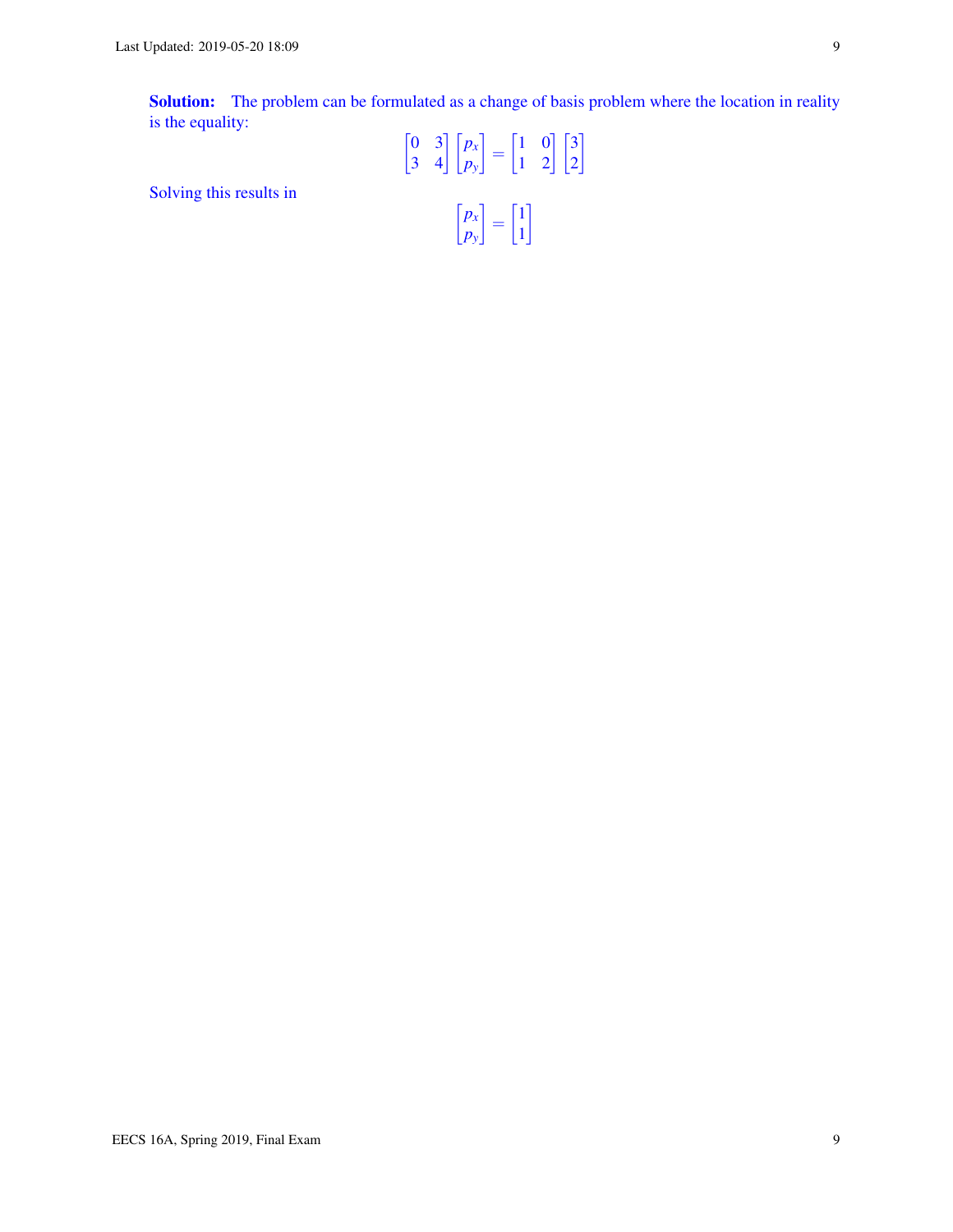#### 6. Automatic Bitcoin Investment Portfolio (18 points)

Your GSI Sang Min hears about the hype that surrounds Bitcoin and decides to invest some of his salary in Bitcoin. Sang Min is extremely lazy and wants to choose from one of two automatic payment systems that buy a set amount of money's worth of Bitcoin at the beginning of every quarter in the financial calendar year. The systems then sell the Bitcoin and return to Sang Min the money earned from selling that amount of Bitcoin at the end of every quarter. The following are the two available investment portfolio choices:

| Portfolio A : $\vec{p}_A = [\$60 \ \$40 \ \$60 \ \$40]^\text{T}$   |  |  |
|--------------------------------------------------------------------|--|--|
| Portfolio B : $\vec{p}_B = [\$20 \ \$80 \ \$20 \ \$80]^\text{T}$ . |  |  |

If Sang Min selects Portfolio A, \$60 of Sang Min's money is invested in Bitcoin at the start of the first quarter, \$40 at the start of the second quarter, \$60 at the start of the third quarter, and \$40 at the start of the fourth quarter. Similarly, selecting Portfolio B invests \$20 in the first quarter, \$80 in the second quarter, and repeats.

The two portfolios above also offer Sang Min the choice of investing the first amount at the start of the second quarter, i.e. Sang Min can choose to invest \$60 in the first quarter, \$40 in the second quarter, and repeat or invest \$40 in the first quarter, \$60 in the second quarter, and repeat, if Portfolio A is selected.

The projected Bitcoin valuation at the end of a quarter with respect to its valuation at the beginning of the quarter for the next year in quarterly increment is represented by  $\vec{x}$  below:

$$
\vec{x} = \begin{bmatrix} +0.5 & -1 & +0.5 & -2 \end{bmatrix}^T.
$$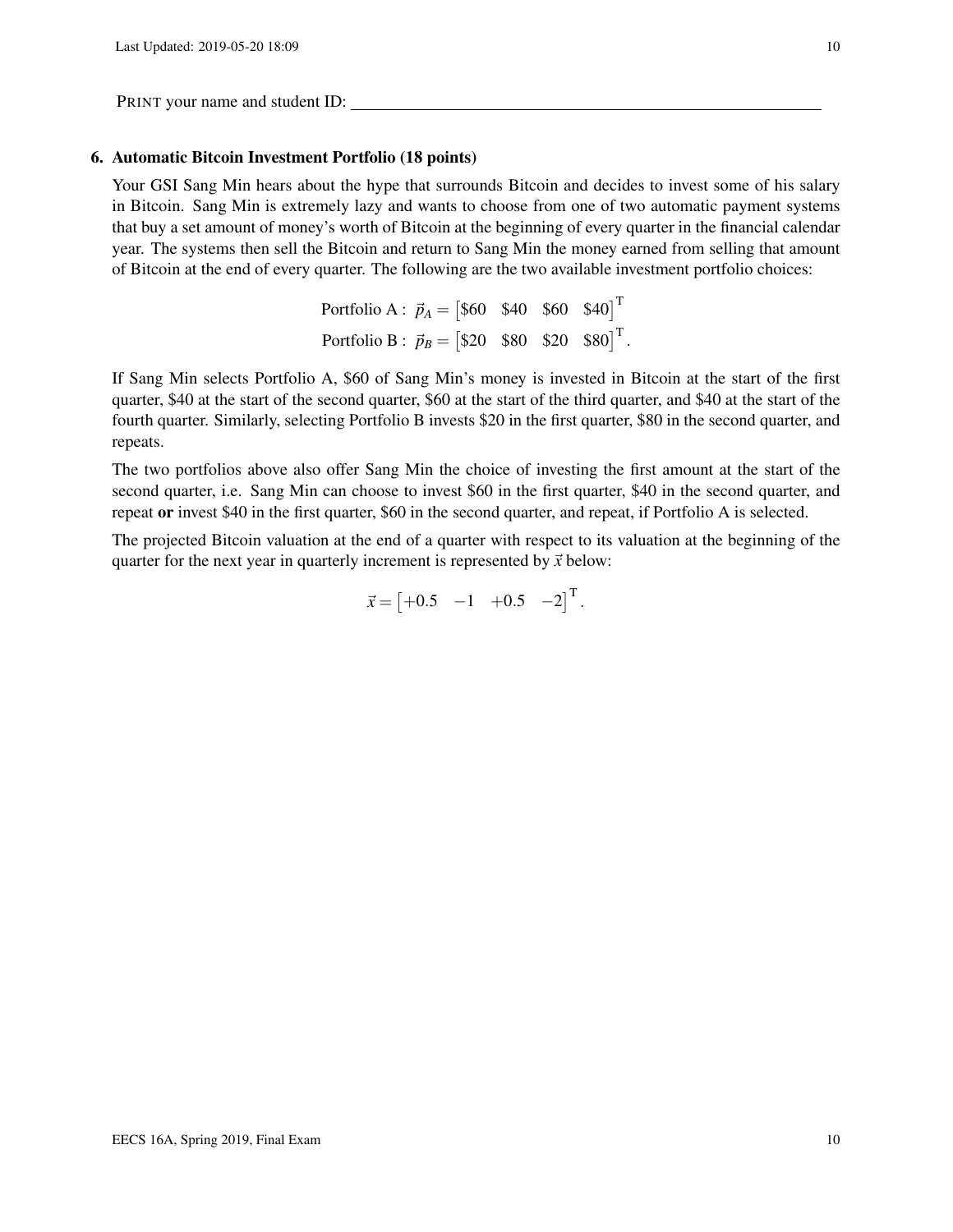(a) (6 points) Recall that  $\vec{x} = \begin{bmatrix} +0.5 & -1 & +0.5 & -2 \end{bmatrix}^T$ . Compute the circular cross-correlation of  $\vec{x}$  and  $\vec{p}_A$  with period  $N = 4$ , i.e. find circcorr $(\vec{x}, \vec{p}_A)[k]$ , for  $k = 0, 1, 2, 3$ . Similarly, compute circcorr $({\vec{x}}, {\vec{p}}_B)[k]$  for  $k = 0, 1, 2, 3$ .

**Solution:** The circular cross-correlation of  $\vec{x}$  and  $\vec{p}_A$  is defined as follows:

$$
\text{circcorr}(\vec{x}, \vec{p}_A)[k] = \sum_{i=0}^{N-1} x[i] p_A [(i-k)_N].
$$

Therefore, we have

| $\vec{x}$                                     | 0.5  | $-1$ |           | 0.5  | $-2$  |            |
|-----------------------------------------------|------|------|-----------|------|-------|------------|
| $\vec{p}_A[(i-0)_4]$                          | \$60 | \$40 |           | \$60 | \$40  |            |
| $\langle \vec{x}, \vec{p}_A[(i-0)_4] \rangle$ | \$30 | \$40 | $\pm$     | \$30 | \$80  | $= -\$60$  |
|                                               |      |      |           |      |       |            |
| $\vec{x}$                                     | 0.5  | $-1$ |           | 0.5  | $-2$  |            |
| $\vec{p}_A[(i-1)_4]$                          | \$40 | \$60 |           | \$40 | \$60  |            |
| $\langle \vec{x}, \vec{p}_A[(i-1)_4] \rangle$ | \$20 | \$60 | $\pm$     | \$20 | \$120 | $= -\$140$ |
|                                               |      |      |           |      |       |            |
|                                               |      |      |           |      |       |            |
| $\vec{x}$                                     | 0.5  | $-1$ |           | 0.5  | $-2$  |            |
| $\vec{p}_A[(i-2)_4]$                          | \$60 | \$40 |           | \$60 | \$40  |            |
| $\langle \vec{x}, \vec{p}_A[(i-2)_4] \rangle$ | \$30 | \$40 | $\ddot{}$ | \$30 | \$80  | $= -\$60$  |
|                                               |      |      |           |      |       |            |
| $\vec{x}$                                     | 0.5  | $-1$ |           | 0.5  | $-2$  |            |
| $\vec{p}_A[(i-3)_4]$                          | \$40 | \$60 |           | \$40 | \$60  |            |

Similarly, the circular cross-correlation of  $\vec{x}$  and  $\vec{p}_B$  is defined as follows:

$$
\text{circcorr}(\vec{x}, \vec{p}_B)[k] = \sum_{i=0}^{N-1} x[i] p_B[(i-k)_N].
$$

Therefore, we have

| $\vec{x}$                                     | 0.5  | $-1$        | 0.5               | $-2$  |            |
|-----------------------------------------------|------|-------------|-------------------|-------|------------|
| $\vec{p}_B[(i-0)_4]$                          | \$20 | \$80        | \$20              | \$80  |            |
| $\langle \vec{x}, \vec{p}_A[(i-0)_4] \rangle$ | \$10 | \$80<br>$+$ | \$10              | \$160 | $= -\$220$ |
|                                               |      |             |                   |       |            |
| $\vec{x}$                                     | 0.5  | $-1$        | 0.5               | $-2$  |            |
| $\vec{p}_B[(i-1)_4]$                          | \$80 | \$20        | \$80              | \$20  |            |
| $\langle \vec{x}, \vec{p}_A[(i-1)_4] \rangle$ | \$40 | \$20        | \$40<br>$\ddot{}$ | \$40  | $= $20$    |
|                                               |      |             |                   |       |            |
|                                               |      |             |                   |       |            |
| $\vec{x}$                                     | 0.5  | $-1$        | 0.5               | $-2$  |            |
| $\vec{p}_B[(i-2)_4]$                          | \$20 | \$80        | \$20              | \$80  |            |
| $\langle \vec{x}, \vec{p}_A[(i-2)_4] \rangle$ | \$10 | \$80<br>$+$ | \$10              | \$160 | $= -\$220$ |
|                                               |      |             |                   |       |            |
| $\vec{x}$                                     | 0.5  | $-1$        | 0.5               | $-2$  |            |
| $\vec{p}_B[(i-3)_4]$                          | \$80 | \$20        | \$80              | \$20  |            |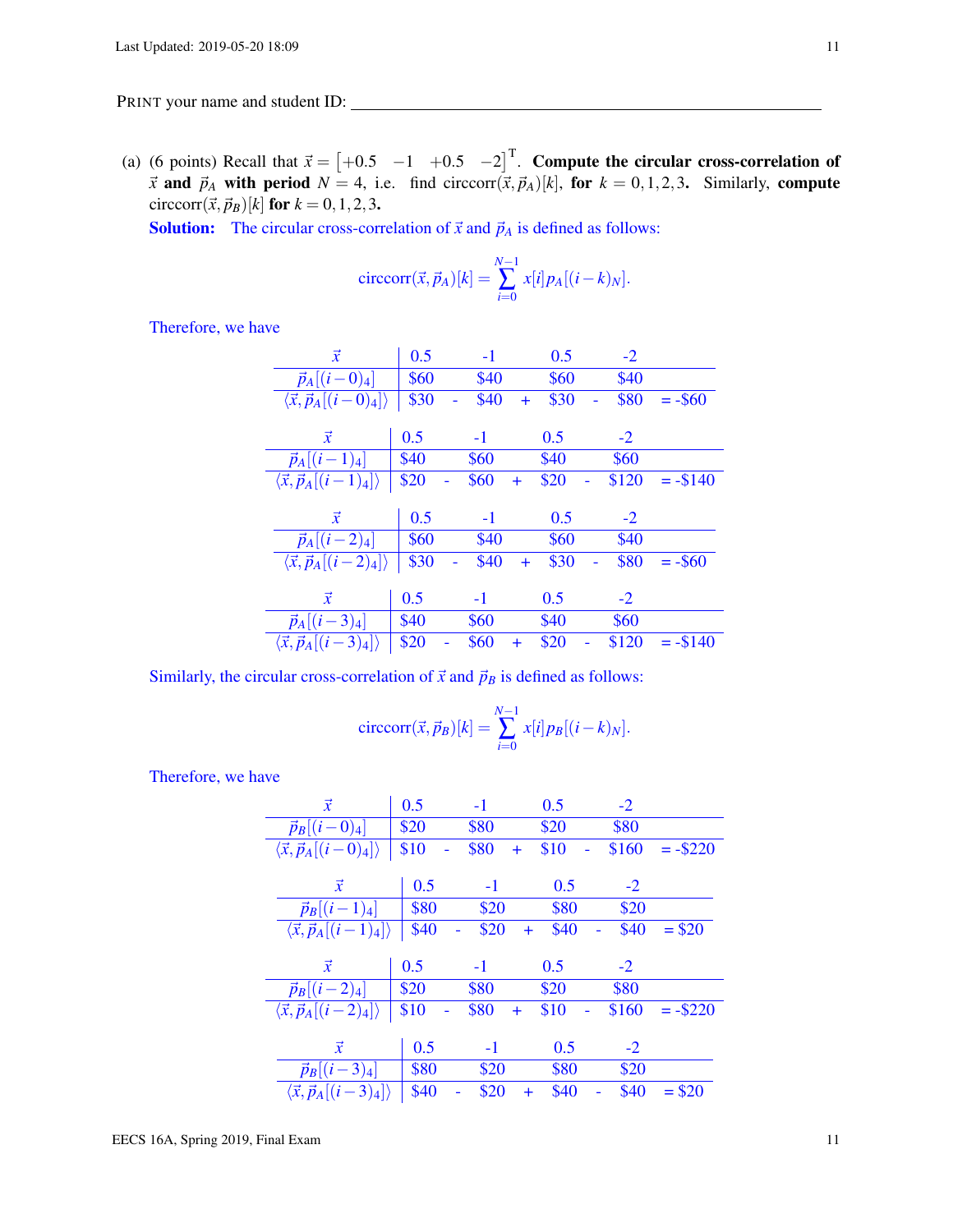(b) (2 points) If Sang Min chooses Portfolio A, which option (\$60 first or \$40 first) should he take to maximize profit/minimize loss after one year? *Please bubble in your answer completely below and explain your answer.*

 $\bigcirc$  \$60 first  $\bigcirc$  \$40 first

If Sang Min chooses Portfolio B, which option (\$20 first or \$80 first) should he take to maximize profit/minimize loss after a year? *Please bubble in your answer completely below and explain your answer.*

## $\bigcirc$  \$20 first  $\bigcirc$  \$80 first

**Solution:** For Portfolio A, Sang Min should take the option of investing \$60 first because his return is -\$60 after a year as opposed to the much worse return of -\$140. For Portfolio B, Sang Min should take the option of investing \$80 first because he receives a return of \$20 after the one year period as opposed to having a return of -\$220.

(c) (2 points) Which portfolio and option should Sang Min choose to maximize profit/minimize loss after a year? How much money did Sang Min make/lose over the year with this optimal choice? [*Hint: Sang Min invested \$200 over the one year period.*]

**Solution:** Sang Min should invest in Portfolio B and take the option of investing \$80 first. With this choice and option, Sang Min minimizes his loss, which equals  $\$200 - \$20 = \$180$ . Another acceptable interpretation of  $\vec{x}$  is the following: the elements of  $\vec{x}$  can be interpreted as the increment from the start of a quarter to the end of a quarter. Then,  $\langle \vec{x}, \vec{p}_B[(i-1)_4] \rangle$  represents the "profit" on top of the investment amount of \$200. With this interpretation, Sang Min gains a profit of \$20 on top of the \$200 invested with this choice and option.

*For the remaining parts of this problem, consider the scenario where Sang Min chooses Portfolio A.*

(d) (4 points) Write the circular cross-correlation vector of  $\vec{x}$  and  $\vec{p}_A$  as a matrix-vector product, i.e. write down the matrix  $C$  in the equation

$$
\overrightarrow{\text{circcorr}}(\vec{x}, \vec{p}_A) = \mathbf{C}\vec{x}.
$$

Solution: We have

$$
\begin{bmatrix}\n\langle \vec{x}, \vec{p}_A[(i-0)_4] \rangle \\
\langle \vec{x}, \vec{p}_A[(i-1)_4] \rangle \\
\langle \vec{x}, \vec{p}_A[(i-2)_4] \rangle \\
\langle \vec{x}, \vec{p}_A[(i-3)_4] \rangle\n\end{bmatrix} = \mathbf{C} \begin{bmatrix}\nx[0] \\
x[1] \\
x[2] \\
x[3]\n\end{bmatrix}.
$$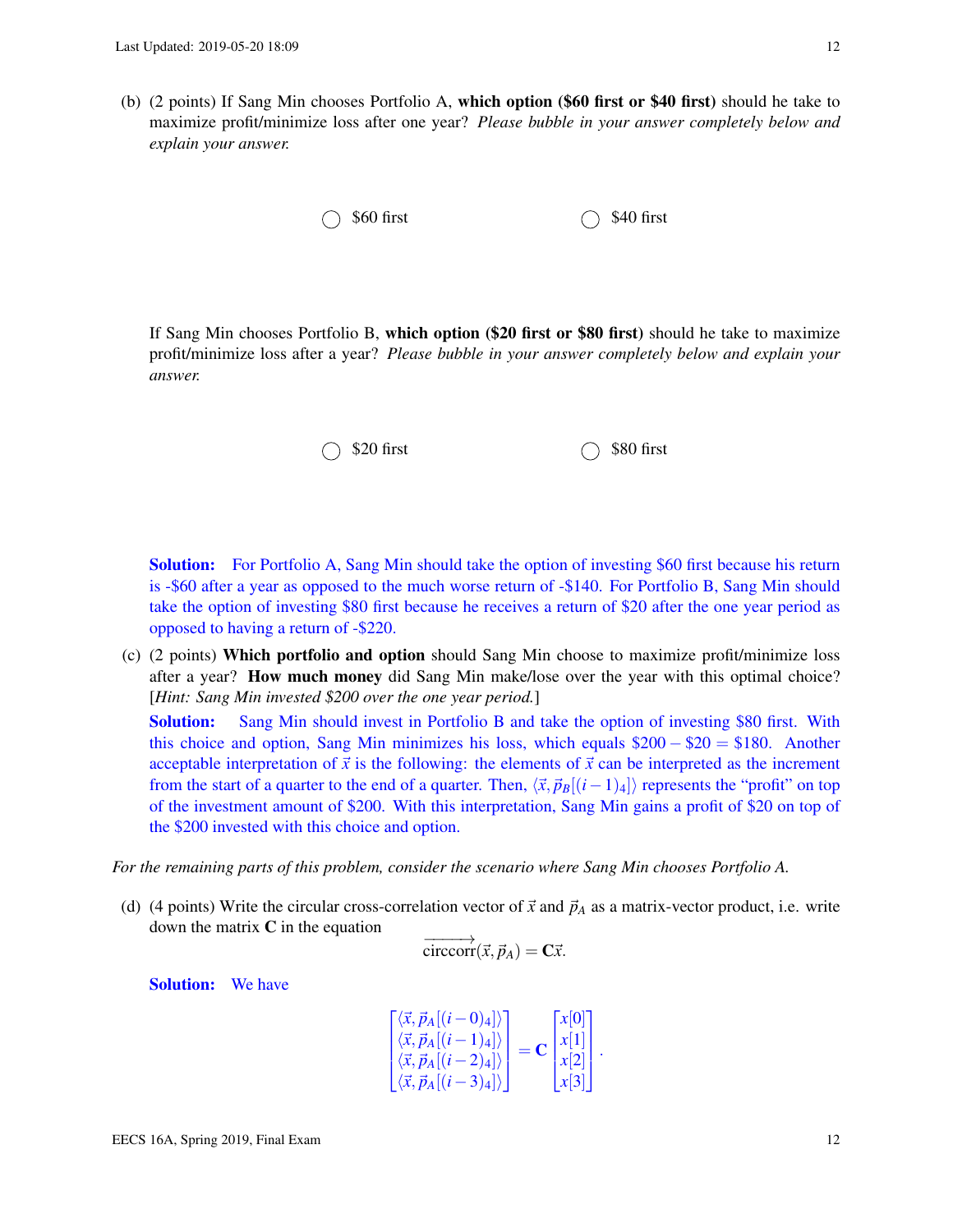Therefore,

$$
\mathbf{C} = \begin{bmatrix} p_A[0] & p_A[1] & p_A[2] & p_A[3] \\ p_A[3] & p_A[0] & p_A[1] & p_A[2] \\ p_A[2] & p_A[3] & p_A[0] & p_A[1] \\ p_A[1] & p_A[2] & p_A[3] & p_A[0] \end{bmatrix} = \begin{bmatrix} 60 & 40 & 60 & 40 \\ 40 & 60 & 40 & 60 \\ 60 & 40 & 60 & 40 \\ 40 & 60 & 40 & 60 \end{bmatrix}.
$$

During one meeting with Professor Liu, Sang Min learns that Professor Liu made thousands of dollars in 2016 using Portfolio A. Sang Min is curious about the quarterly Bitcoin valuations during that time period that made Professor Liu rich, but Professor Liu does not remember what the valuations vector  $\vec{y}$  was during that time period. Knowing only circcorr( $\vec{y}$ , $\vec{p}_A$ ), we will investigate a method to recover  $\vec{y}$ .

(e) (4 points) Professor Liu recognizes that the matrix C from part (d) is a circulant matrix and gives Sang Min a matrix called  $\bf{F}$  that diagonalizes  $\bf{C}$ , i.e.

$$
C = F^T \Lambda F,
$$

where  $\Lambda$  is a diagonal matrix. **F** has a very special property: it is an orthogonal matrix that satisfies **, i.e. the inverse of the matrix is equal to the transpose of the matrix. Sang Min does not** remember how to invert C, but he knows how to invert a diagonal matrix. What is  $\vec{y}$  in terms of  $\overrightarrow{\text{circcorr}}(\vec{v}, \vec{p}_A)$ , F, and  $\Lambda$ ?

**Solution:** Using  $C = F<sup>T</sup> \Lambda F$ , we have

$$
\overrightarrow{\text{circcorr}}(\vec{y}, \vec{p}_A) = \mathbf{F}^{\text{T}} \Lambda \mathbf{F} \vec{y}.
$$

Using  $\mathbf{F}^{-1} = \mathbf{F}^{\mathrm{T}}$  and assuming that C is invertible here, we have

 $\overrightarrow{\text{Fcirccorr}}(\vec{y}, \vec{p}_A) = \Lambda \text{F}\vec{y}$  $\Lambda^{-1}$ **F**circcorr $(\vec{y}, \vec{p}_A) = \mathbf{F}\vec{y}$  $\mathbf{F}^{\mathrm{T}} \Lambda^{-1} \overrightarrow{\text{F} \text{circcorr}}(\vec{y}, \vec{p}_A) = \vec{y}.$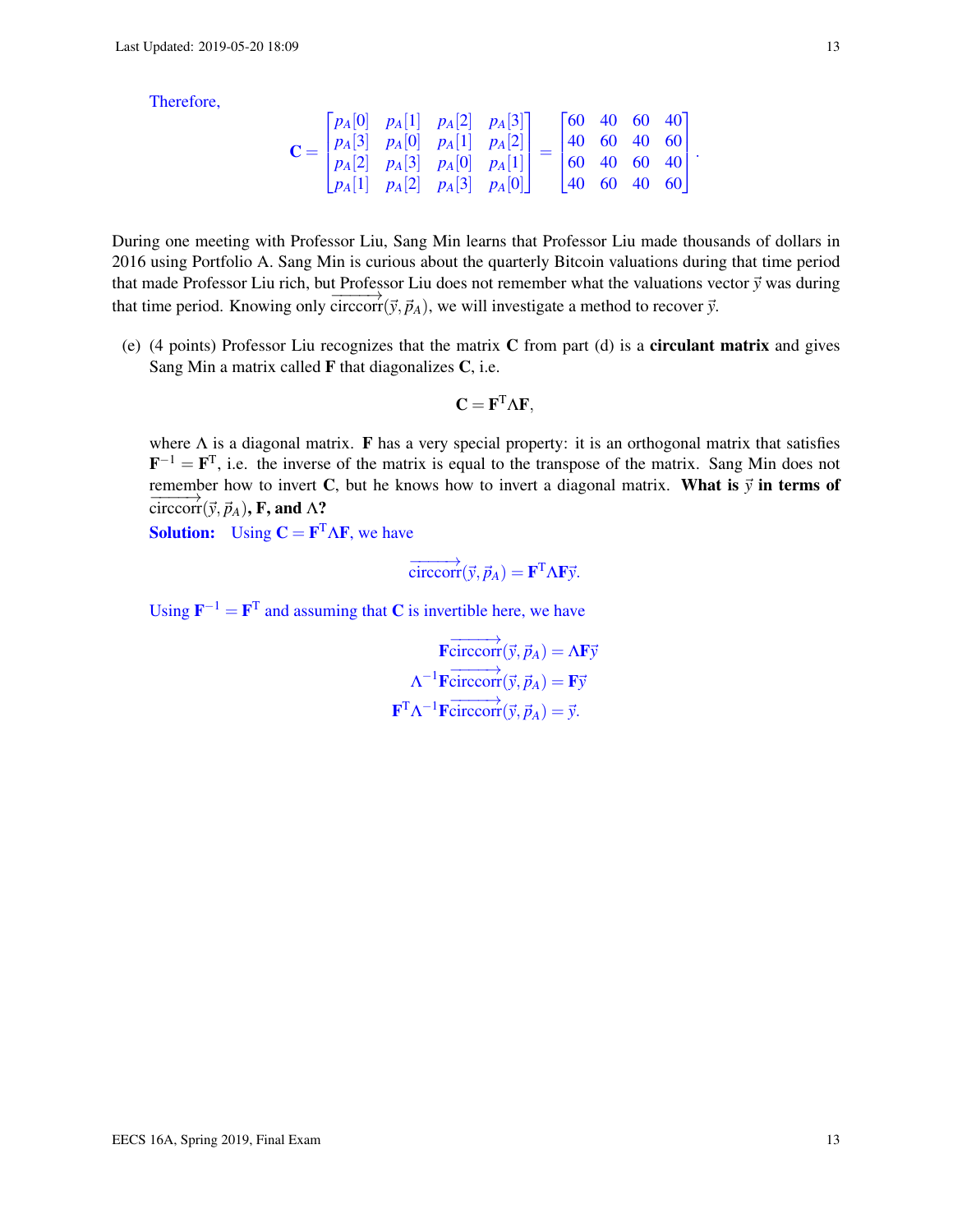## 7. 2D Piezo positioner (20 points)

We would like to modify the Piezo positioner, the device we covered in Midterm 2, for use in two dimensions. The overall structure of a 2D Piezo positioner is shown below.



The mounting stage moves within the  $x - y$  plane. There are two input voltages that control the location of the mounting stage along the *x*- and *y*- axes, respectively, as well as two capacitors. Each capacitance depends on the distance between the mounting stage and the measurement stage (in *x* and *y*, respectively).

Assume that there's a simple relationship between the input voltages and the outputs from the monitoring circuit, which is given as follows.

$$
x_{\text{stage}} = \alpha_x V_{\text{in},x}, \quad V_{\text{out},x} = x_{\text{stage}} - x_{\text{desired}},
$$
  

$$
y_{\text{stage}} = \alpha_y V_{\text{in},y}, \quad V_{\text{out},y} = y_{\text{stage}} - y_{\text{desired}}.
$$

We use the output voltages at time step  $i$  to update the input voltages at time step  $i + 1$  as shown by the equations below:

$$
V_{\text{in},x}[i+1] = V_{\text{in},x}[i] - kV_{\text{out},x}[i],
$$
  
\n
$$
V_{\text{in},y}[i+1] = V_{\text{in},y}[i] - kV_{\text{out},y}[i].
$$

Let's say that we want to place the mounting stage at the origin  $(x_{\text{desired}} = y_{\text{desired}} = 0)$ , and define the following:

$$
\vec{V}_{\text{in}}[i] = \begin{bmatrix} V_{\text{in},x}[i] \\ V_{\text{in},y}[i] \end{bmatrix}
$$

$$
\vec{V}_{\text{out}}[i] = \begin{bmatrix} V_{\text{out},x}[i] \\ V_{\text{out},y}[i] \end{bmatrix}.
$$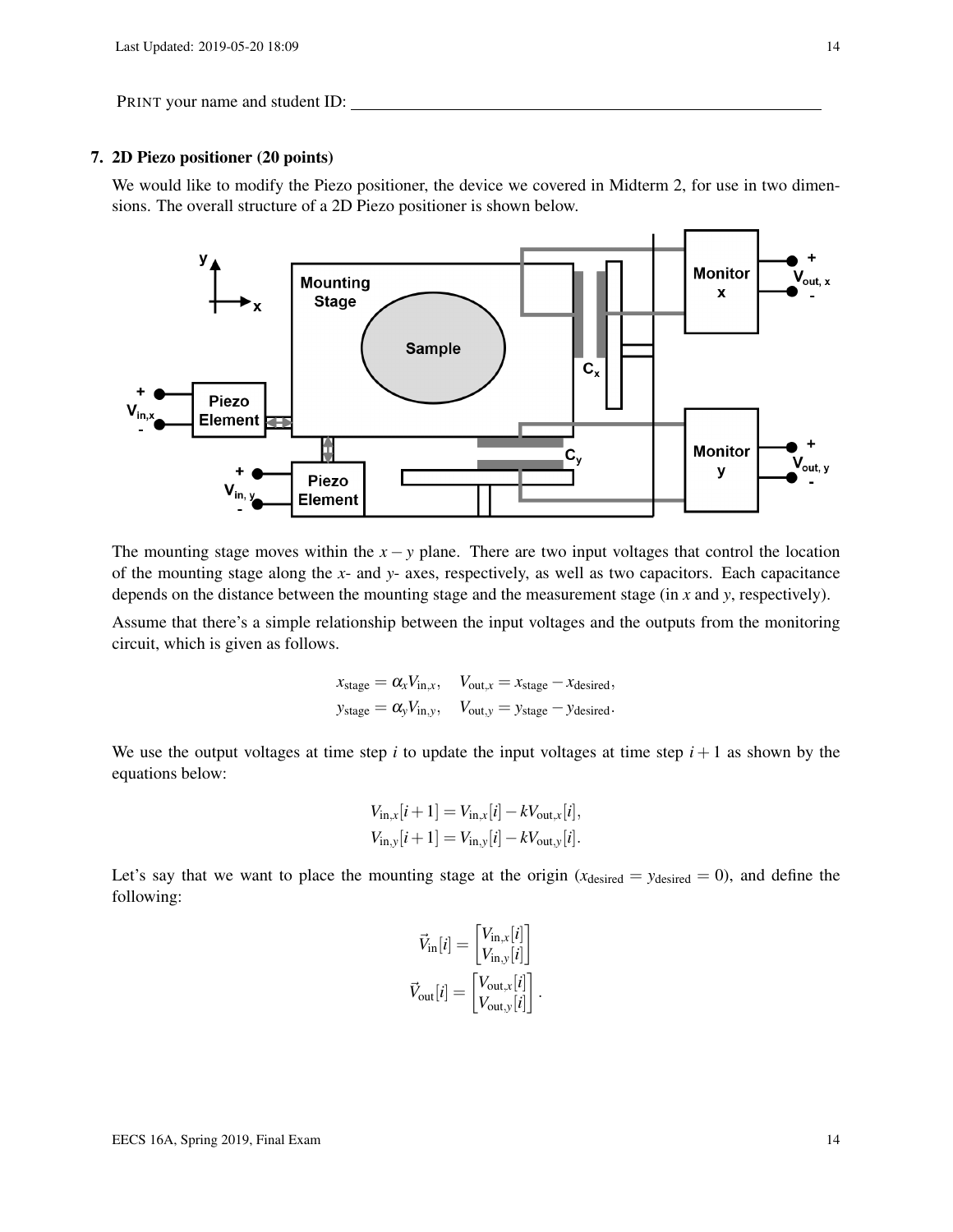(a) (5 points) We would like to express the relationship between  $\vec{V}_{in}[i]$  and  $\vec{V}_{in}[i+1]$ . Find A, where

$$
\vec{V}_{\text{in}}[i+1] = \mathbf{A}\vec{V}_{\text{in}}[i].
$$

Solution:

$$
\vec{V}_{out}[i] = \begin{bmatrix} \alpha_x & 0 \\ 0 & \alpha_y \end{bmatrix} \vec{V}_{in}[i] - \begin{bmatrix} x_{\text{desired}} \\ y_{\text{desired}} \end{bmatrix} = \begin{bmatrix} \alpha_x & 0 \\ 0 & \alpha_y \end{bmatrix} \vec{V}_{in}[i]
$$
\n
$$
\vec{V}_{in}[i+1] = \vec{V}_{in}[i] - k\vec{V}_{out}[i]
$$
\n
$$
= \vec{V}_{in}[i] - k \begin{bmatrix} \alpha_x & 0 \\ 0 & \alpha_y \end{bmatrix} \vec{V}_{in}[i]
$$
\n
$$
= \left( I - k \begin{bmatrix} \alpha_x & 0 \\ 0 & \alpha_y \end{bmatrix} \right) \vec{V}_{in}[i] = \begin{bmatrix} 1 - k\alpha_x & 0 \\ 0 & 1 - k\alpha_y \end{bmatrix} \vec{V}_{in}[i]
$$

(b) (2 points) The initial input voltages are given as a two-dimensional vector  $\vec{V}_{in}[0] = \begin{bmatrix} V_{in,x}[0] \\ V_{in,x}[0] \end{bmatrix}$ *V*in,*y*[0]  $\Big]$ , whose entries are not zero. Express  $\vec{V}_{in}[i]$  in terms of *k*,  $\alpha_x$ ,  $\alpha_y$ , *i* and  $\vec{V}_{in}[0]$ . Solution:

$$
\vec{V}_{\text{in}}[i] = \begin{bmatrix} 1 - k\alpha_{x} & 0 \\ 0 & 1 - k\alpha_{y} \end{bmatrix} \vec{V}_{\text{in}}[i-1] = \dots = \begin{bmatrix} 1 - k\alpha_{x} & 0 \\ 0 & 1 - k\alpha_{y} \end{bmatrix}^{i} \vec{V}_{\text{in}}[0] = \begin{bmatrix} (1 - k\alpha_{x})^{i} & 0 \\ 0 & (1 - k\alpha_{y})^{i} \end{bmatrix} \vec{V}_{\text{in}}[0]
$$

(c) (4 points) Eventually, we want to ensure  $x_{stage} = x_{desired} = 0$  and  $y_{stage} = y_{desired} = 0$  as  $i \rightarrow \infty$ . What conditions do  $\alpha_x$  and  $\alpha_y$  have to satisfy to guarantee this? Leave your answers in terms of  $\alpha_x$ ,  $\alpha_y$ , and *k*.

Solution:

$$
\lim_{i \to \infty} (1 - k\alpha_x)^i = \lim_{i \to \infty} (1 - k\alpha_y)^i = 0
$$
  
-1 < 1 - k\alpha\_x < 1, -1 < 1 - k\alpha\_y < 1  
0 < k\alpha\_x < 2, 0 < k\alpha\_y < 2

(d) (2 points) It turns out the previously known relationship between the input voltages and the outputs are incorrect, and the following is the updated relationship.

$$
x_{stage} = \alpha_{11}V_{in,x} + \alpha_{12}V_{in,y}, V_{out,x} = x_{stage} - x_{desired},
$$
  
\n
$$
y_{stage} = \alpha_{21}V_{in,x} + \alpha_{22}V_{in,y}, V_{out,y} = y_{stage} - y_{desired}.
$$

Find the matrix B such that  $\vec{V}_{in}[i+1] = \vec{BV}_{in}[i].$ Solution:

$$
\vec{V}_{\text{out}}[i] = \begin{bmatrix} \alpha_{11} & \alpha_{12} \\ \alpha_{21} & \alpha_{22} \end{bmatrix} \vec{V}_{\text{in}}[i]
$$
\n
$$
\vec{V}_{\text{in}}[i+1] = \vec{V}_{\text{in}}[i] - k\vec{V}_{\text{out}}[i]
$$
\n
$$
= \left(I - k \begin{bmatrix} \alpha_{11} & \alpha_{12} \\ \alpha_{21} & \alpha_{22} \end{bmatrix} \right) \vec{V}_{\text{in}}[i] = \begin{bmatrix} 1 - k\alpha_{11} & -k\alpha_{12} \\ -k\alpha_{21} & 1 - k\alpha_{22} \end{bmatrix} \vec{V}_{\text{in}}[i]
$$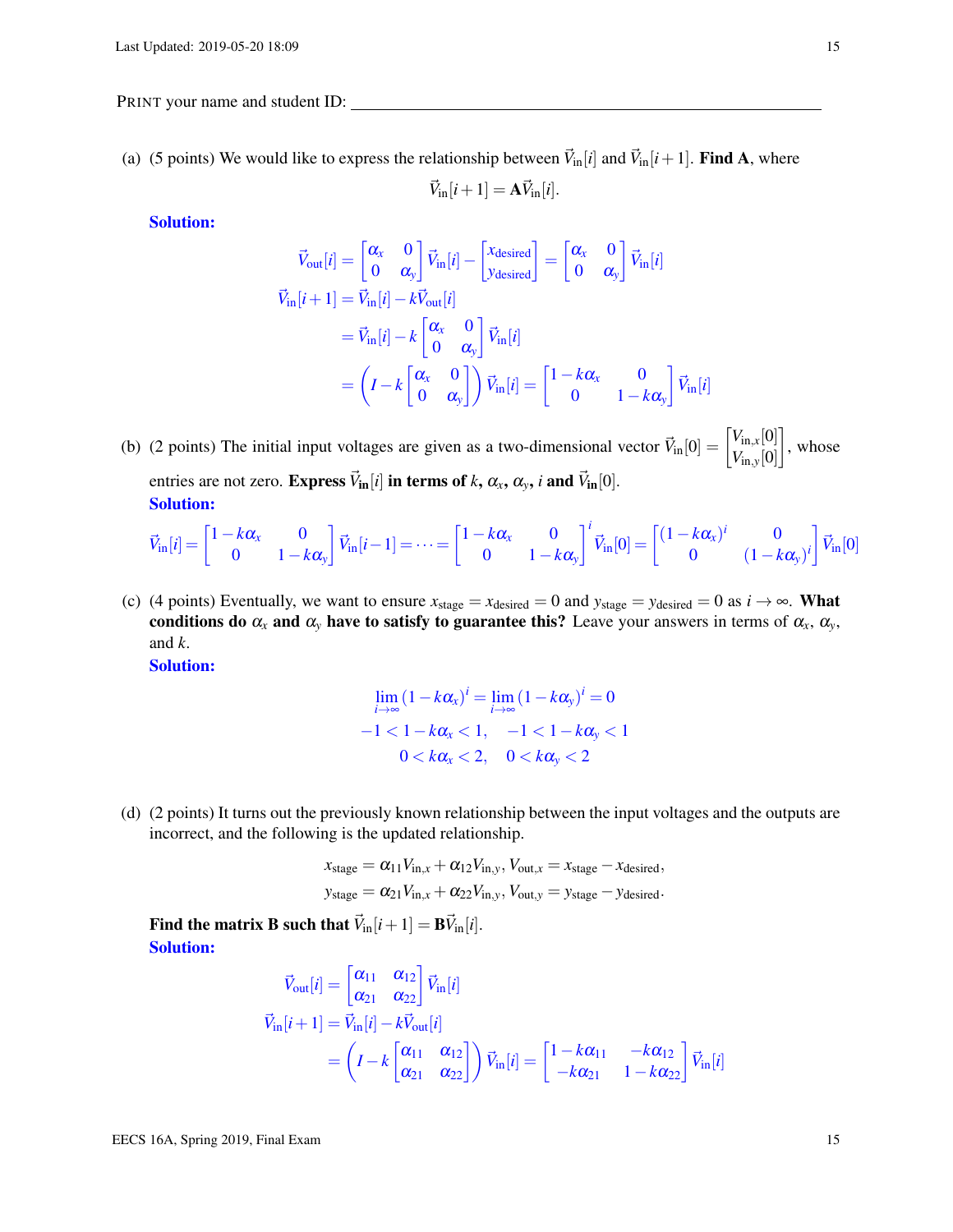(e) (7 points) Suppose that  $k = 0.1$ ,  $\alpha_{11} = 4$ ,  $\alpha_{12} = 1$ ,  $\alpha_{21} = -2$ , and  $\alpha_{22} = 7$ . Does this system converge to  $x_{stage} = y_{stage} = x_{desired} = y_{desired} = 0$ ? (*Hint: use diagonalization.*) Solution:

$$
\vec{V}_{\text{in}}[i+1] = \begin{bmatrix} 1 - k\alpha_{11} & -k\alpha_{12} \\ -k\alpha_{21} & 1 - k\alpha_{22} \end{bmatrix} \vec{V}_{\text{in}}[i] = \begin{bmatrix} 1 - 0.4 & -0.1 \\ 0.2 & 1 - 0.7 \end{bmatrix} \vec{V}_{\text{in}}[i] = \begin{bmatrix} 0.6 & -0.1 \\ 0.2 & 0.3 \end{bmatrix} \vec{V}_{\text{in}}[i]
$$

Through diagonalization,

$$
\begin{bmatrix} 0.6 & -0.1 \\ 0.2 & 0.3 \end{bmatrix} = P\Lambda P^{-1} = \begin{bmatrix} 1 & 1 \\ 1 & 2 \end{bmatrix} \begin{bmatrix} 0.5 & 0 \\ 0 & 0.4 \end{bmatrix} \begin{bmatrix} 2 & -1 \\ -1 & 1 \end{bmatrix}
$$

As a result,

$$
\vec{V}_{\text{in}}[i] = \begin{bmatrix} 1 & 1 \\ 1 & 2 \end{bmatrix} \begin{bmatrix} 0.5 & 0 \\ 0 & 0.4 \end{bmatrix} \begin{bmatrix} 2 & -1 \\ -1 & 1 \end{bmatrix} \vec{V}_{\text{in}}[i-1]
$$

$$
= \begin{bmatrix} 1 & 1 \\ 1 & 2 \end{bmatrix} \begin{bmatrix} 0.5^2 & 0 \\ 0 & 0.4^2 \end{bmatrix} \begin{bmatrix} 2 & -1 \\ -1 & 1 \end{bmatrix} \vec{V}_{\text{in}}[i-2]
$$

$$
= \dots = \begin{bmatrix} 1 & 1 \\ 1 & 2 \end{bmatrix} \begin{bmatrix} 0.5^i & 0 \\ 0 & 0.4^i \end{bmatrix} \begin{bmatrix} 2 & -1 \\ -1 & 1 \end{bmatrix} \vec{V}_{\text{in}}[0]
$$

Since  $\lim_{i\to\infty} 0.5^i = \lim_{i\to\infty} 0.4^i = 0$ , input voltages are going to converge to zero, and from the relationship between the stage position and input voltages, we can conclude that the system will converge to the origin.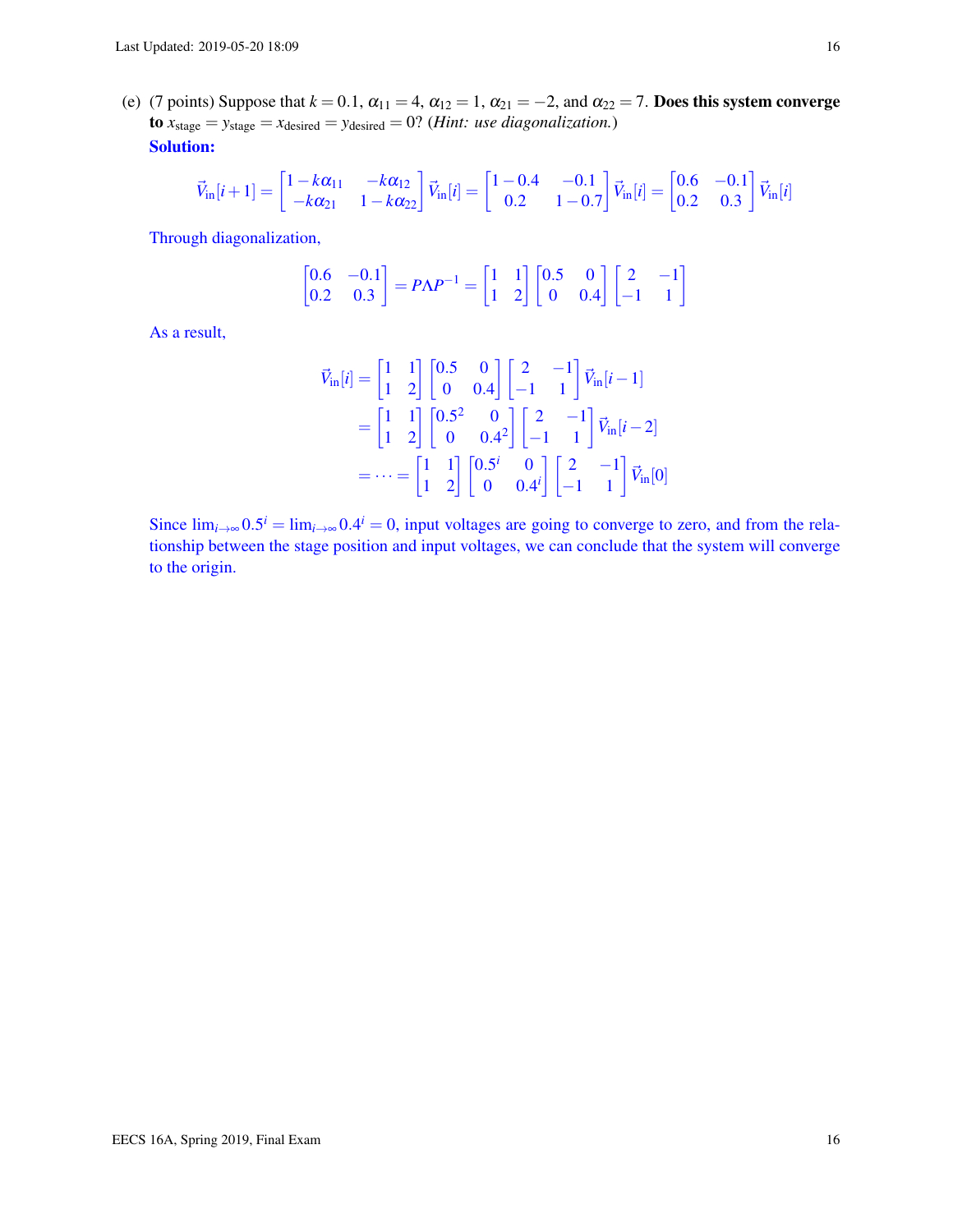## 8. Word Embeddings (12 points)

In Natural Language Processing, we often represent words by vectors that correspond to their meanings. These vectors are called word embeddings, and they have some nice properties. One property is that if we have the vector  $\vec{x}_{\text{dog}}$  representing the word "dog" and the vector  $\vec{x}_{\text{house}}$  representing the word "house," then the vector for "doghouse" is some linear combination

$$
\vec{x}_{\text{doghouse}} = \alpha \vec{x}_{\text{dog}} + \beta \vec{x}_{\text{house}}.
$$

We will call words like "dog" and "house" simple words, while words like "doghouse" are compound words. The embedding for a compound word can always be expressed as the linear combination of two simple word embeddings.

(a) (4 points) My friend has a matrix **A** where each column  $\vec{a}_i$  is a simple word embedding and nonzero:

$$
\mathbf{A} = \begin{bmatrix} | & | & & | \\ \vec{a}_1 & \vec{a}_2 & \dots & \vec{a}_n \\ | & | & & | \end{bmatrix}.
$$

Suppose  $\vec{x} = \alpha \vec{a}_u + \beta \vec{a}_v$  is a compound word embedding composed of two words from A, where  $\alpha, \beta \neq 0$ . Also, suppose that the columns of **A** are orthogonal, so for  $i \neq j$ ,  $\vec{a}_i^T \vec{a}_j = 0$ .

Then, for which indices *i* will the inner product  $\vec{x}^T \vec{a}_i$  be non-zero? Justify your answer. **Solution:** The inner product is nonzero for  $i = u$  or *v*. We can see this by expanding the inner product linearly:

$$
\vec{x}^{\mathrm{T}}\vec{a}_i = \alpha \vec{a}_u^{\mathrm{T}}\vec{a}_i + \beta \vec{a}_v^{\mathrm{T}}\vec{a}_i.
$$

Then, if  $i \neq u$  and  $i \neq v$ , then both terms are zero. If  $i = u$ , we get  $\alpha || \vec{a}_u ||$ , and if  $i = v$ , we get  $\beta ||\vec{a}_v||$ . (b) (4 points) Let

$$
\mathbf{B} = \begin{bmatrix} 1 & -1 & 3 \\ 0 & 1 & 1 \\ 1 & -1 & 3 \\ -2 & 2 & 3 \\ 6 & 1 & 0 \\ 0 & 1 & -1 \end{bmatrix}
$$

be a matrix whose columns are simple word embeddings. Note that the columns are orthogonal. Which two columns make up the following compound word embedding?

$$
\begin{bmatrix} 5 \\ 1 \\ 5 \\ -1 \\ 12 \\ -1 \end{bmatrix},
$$

## Justify your answer.

Solution: It is made up of the first and third columns. We can see this by taking the inner product with the second column, which gives us zero.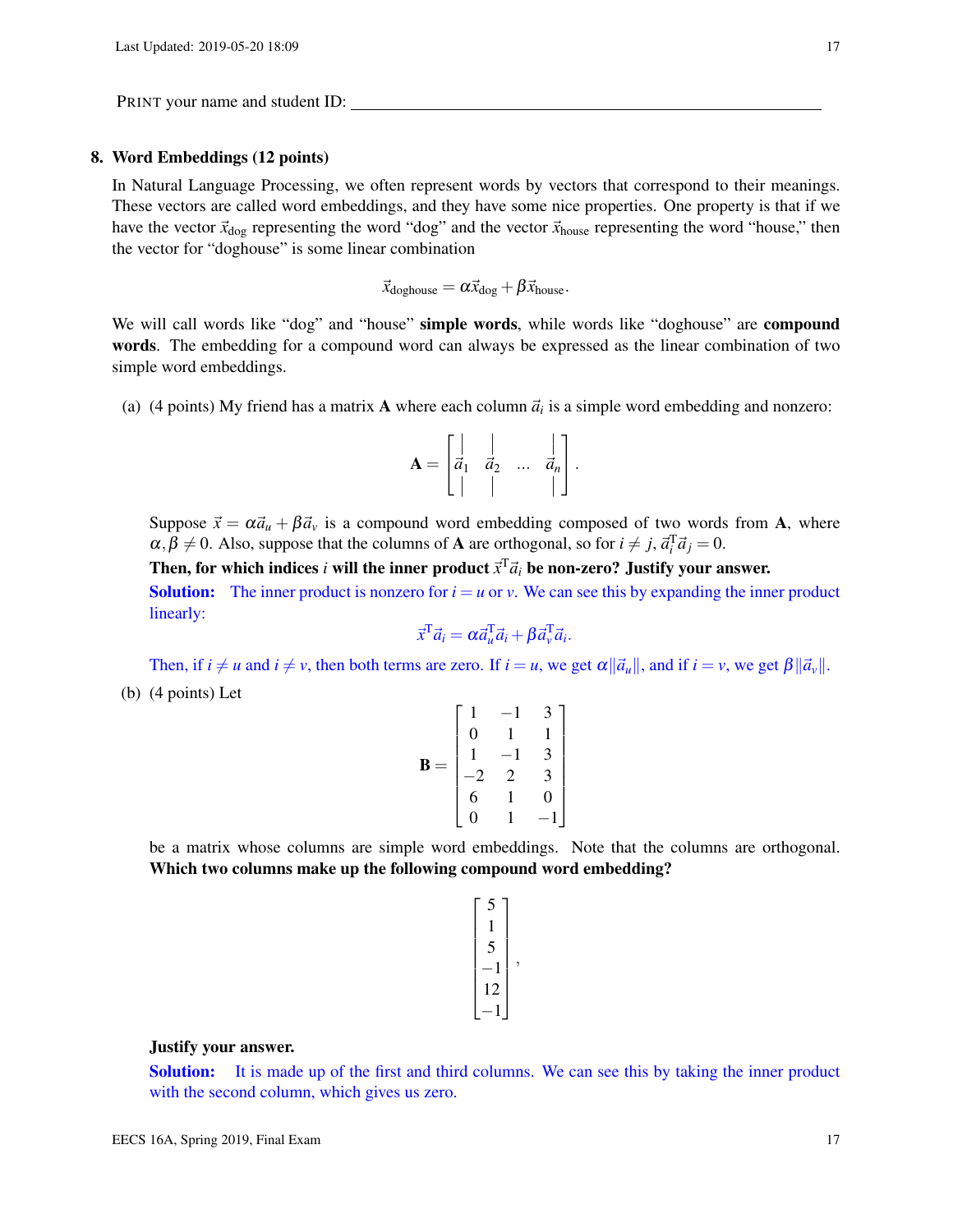(c) (4 points) Suppose C is an  $n \times n$  matrix with columns  $\vec{c}_1, \dots, \vec{c}_n$ , where we have

$$
\vec{c}_i^{\mathrm{T}} \vec{c}_j = \begin{cases} 1 & i = j \\ 0 & i \neq j \end{cases}.
$$

# Prove that the inverse of C is  $\mathbf{C}^{\mathrm{T}}$ .

**Solution:** It suffices to show that  $C^{T}C = I$ . The *i*, *j*-th entry of  $C^{T}C$  is the inner product  $\vec{c}_{i}^{T}\vec{c}_{j}$ , which is one for  $i = j$  and zero otherwise. Therefore,  $C<sup>T</sup>C$  has ones on the diagonal and zeros otherwise.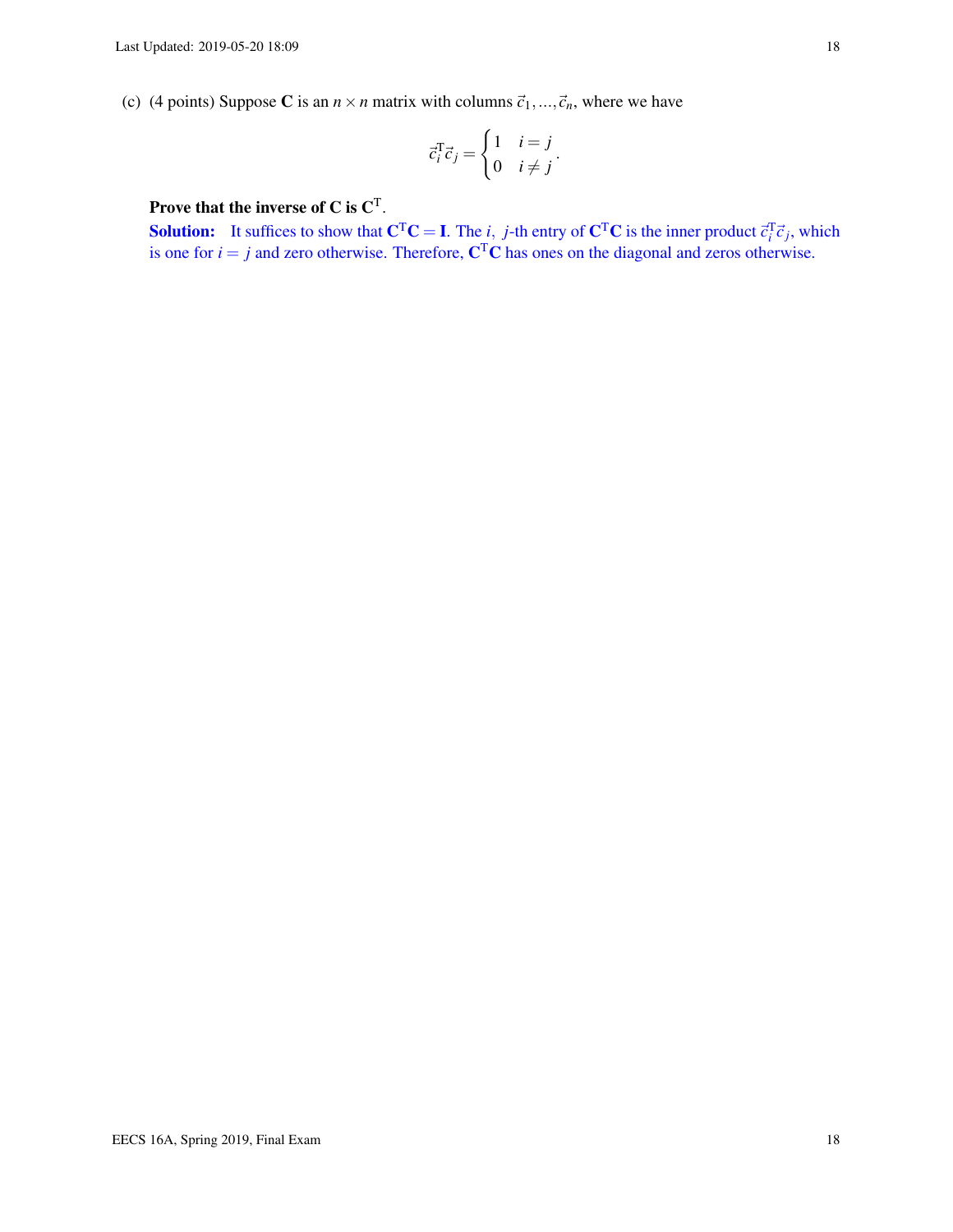## 9. Pineapple Pioneers: Part 1 (20 points)

Your TAs Nick and Linda are big fans of pineapple on their pizza. Unfortunately, they don't have enough money to buy a nice pineapple pizza, so they decide to make one instead. They decide to grow a pineapple plant in the dirt outside of Cory Hall, but the harsh environment makes it hard for the plant to grow! Bugs keep trying to eat their plant, so they decide to make an alarm system that will sound a horn and scare them away, but they need your help.

*Note: m* (milli) is 10<sup>-3</sup>,  $\mu$  (micro) is 10<sup>-6</sup> and n (nano) is 10<sup>-9</sup>.

(a) (6 points) You tell them a capacitive sensor might work. With your immense 16A knowledge, you construct a special capacitor C<sub>special</sub> that will change capacitance values when a bug touches it, and place them all around the growing plant. The behavior of *C*<sub>special</sub> is such that:

$$
C_{\text{special}} = \begin{cases} C_1 & \text{Bug is present} \\ C_2 & \text{No bug is present} \end{cases}
$$

.

You decide to drive this capacitor with a current source of value  $I_S = 1 \mu A$  as shown below.



Figure 9.1: Capacitor charging circuit

<span id="page-18-0"></span>You charge the capacitor for 1 second and record the voltage across it. You then discharge the capacitor and place a bug on it. You again allow it to charge for 1 second. The following behavior is observed:



Figure 9.2: Capacitor behavior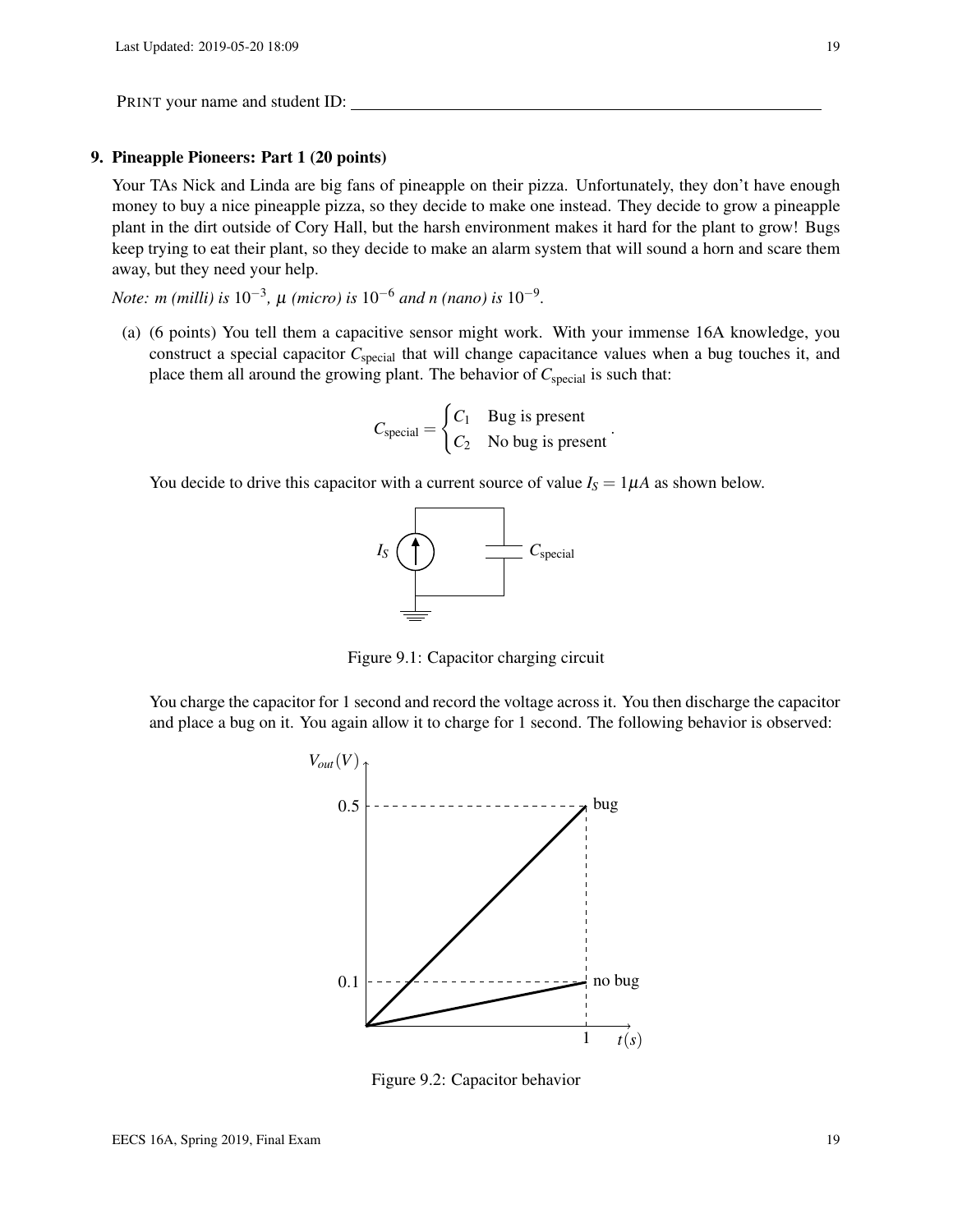Assume the capacitor is intially uncharged, and is fully discharged in between the two tests. Find values for  $C_1$  and  $C_2$  that give the behavior in Figure [9.2.](#page-18-0)

**Solution:** The voltage across a capacitor driven by a constant current is

$$
V(t) = \frac{I_s}{C_{special}}t + V(0)
$$

since the capacitor is initially uncharged, this reduces to

$$
V(t) = \frac{I_s}{C_{special}}t
$$

When a bug is present, after 1 second we have

$$
V(1) = 0.5V = \frac{1\mu A}{C_1} \times 1
$$

which gives  $C_1 = 2\mu F$ Without the bug present we have

$$
0.1 = \frac{1\mu A}{C_2} \times 1
$$

So  $C_2 = 10 \mu F$ 

(b) (8 points) Regardless of your answer to part (a), assume  $C_1 = 5$ nF and  $C_2 = 12$ nF. Nick and Linda want to only check the voltage after some time, and output either 2V or 0V depending on if a bug is present or not to make things easier. You find that you have one op-amp, one voltage source of value 0.2V, and one voltage source of 2V.

Using the circuit from part (a) and the provided components only, design a circuit that after some time *t*, outputs 2V if a bug is present, and 0V if not. Also, determine the value of *t* after which the output is valid. Assume the capacitor is initially uncharged and that we are only checking the circuit once (i.e., don't worry about resetting the capacitor's charge). You must label the supplies on the op amp.

**Solution:** We want either 2V or 0V, which implies we should use a comparator.



To output 2V, we need  $u^+$  to be greater than 0.2V. If no bug is present, the capacitor voltage will increase linearly from 0V (initially uncharged) indefinitely. We need to find the time where the capacitor voltage surpasses 0.2V. Note that no current enters the op amp so, the all of it goes through the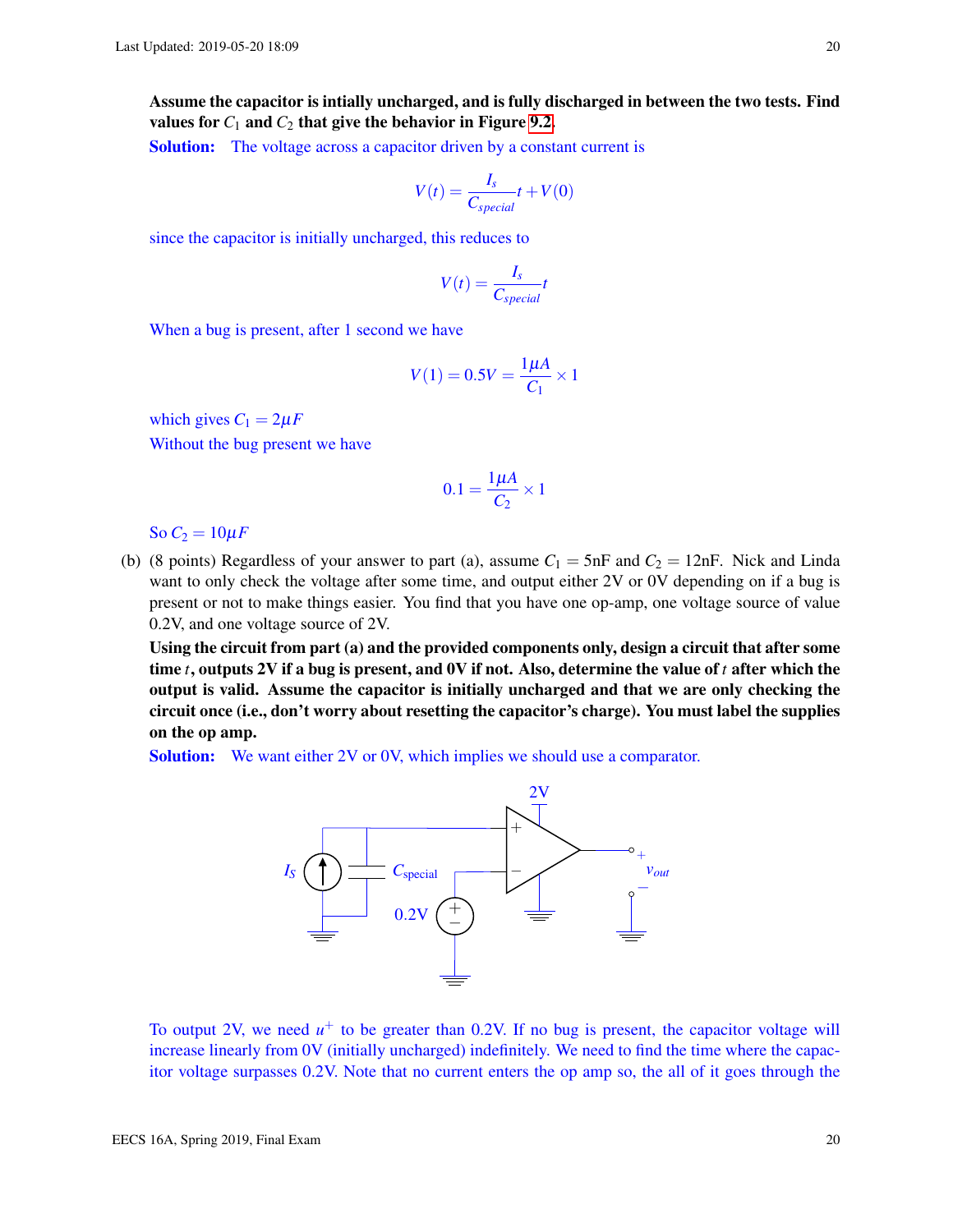capacitor.

$$
V(t) = \frac{I_s}{C}t + V(0)
$$

$$
0.2 = \frac{1\mu A}{C_1}t + 0
$$

$$
\frac{0.2 * C_1}{10^{-6}} = t
$$

$$
\frac{2 * 5 * 10^{-1} * 10^{-9}}{10^{-6}} = t
$$

$$
t = 1ms
$$

(c) (5 points) While testing the circuit, your current source breaks! You manage to find another one, but it varies with time. The new circuit and behavior are shown below.



Figure 9.3: New current source



On the graph below, plot the voltage across the capacitor  $(V_C)$  as a function of time for the cases where a bug is present and where no bug is present. Clearly label which is which. Assume  $C_1 = 5$ nF and  $C_2 = 12$ nF. Assume the capacitor is initially uncharged.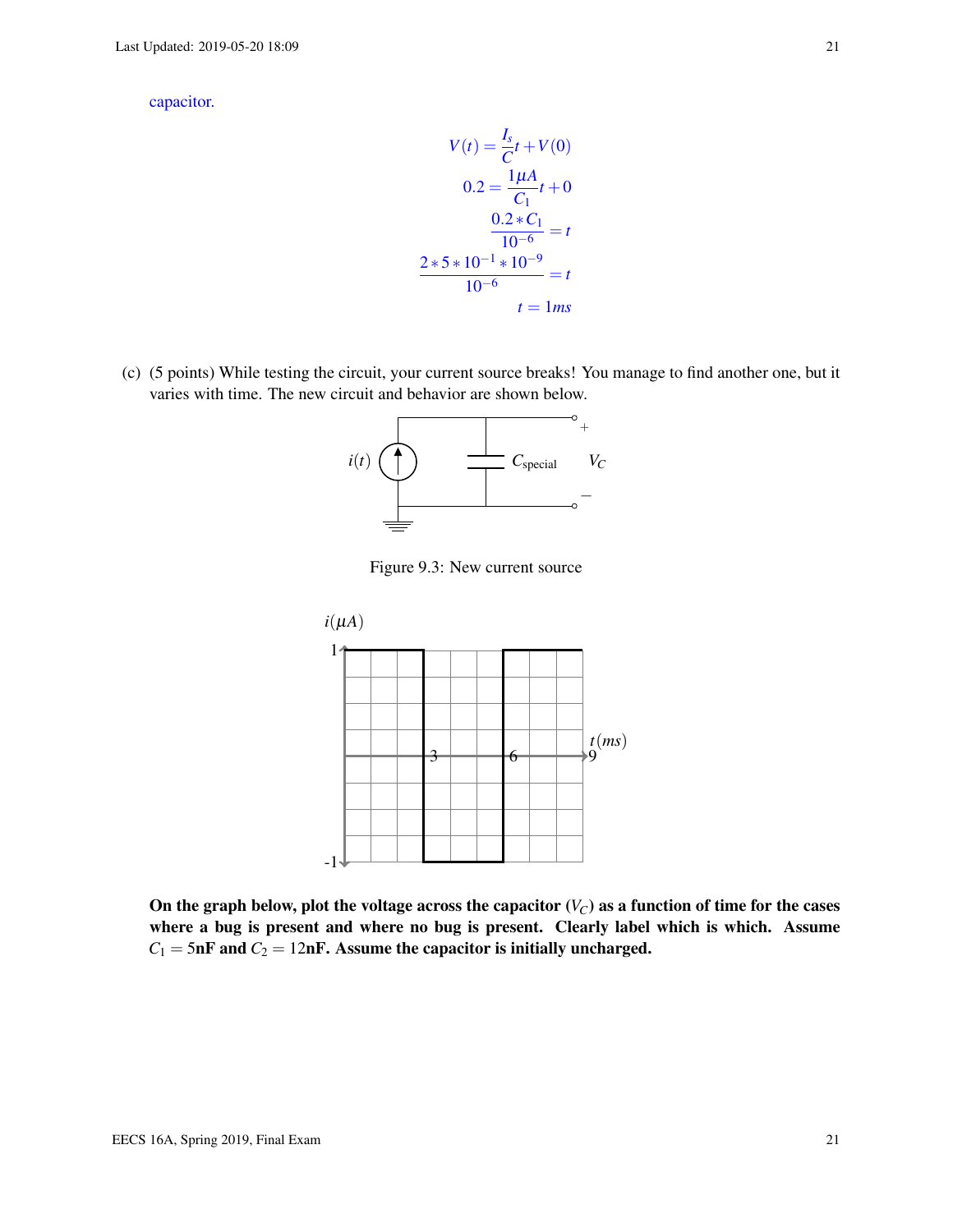

Solution: Begin by plugging into the same equation as before.

$$
V(t) = \frac{I_s}{C}t + V(0)
$$

At a time of 3ms, this results in 0.6V with  $C_1$  and 0.25V with  $C_2$ . We know the increase is linear so we get the following plot:



(d) (1 point) Does pineapple belong on pizza? *You can put anything you want or nothing at all and you will get the points for this part.*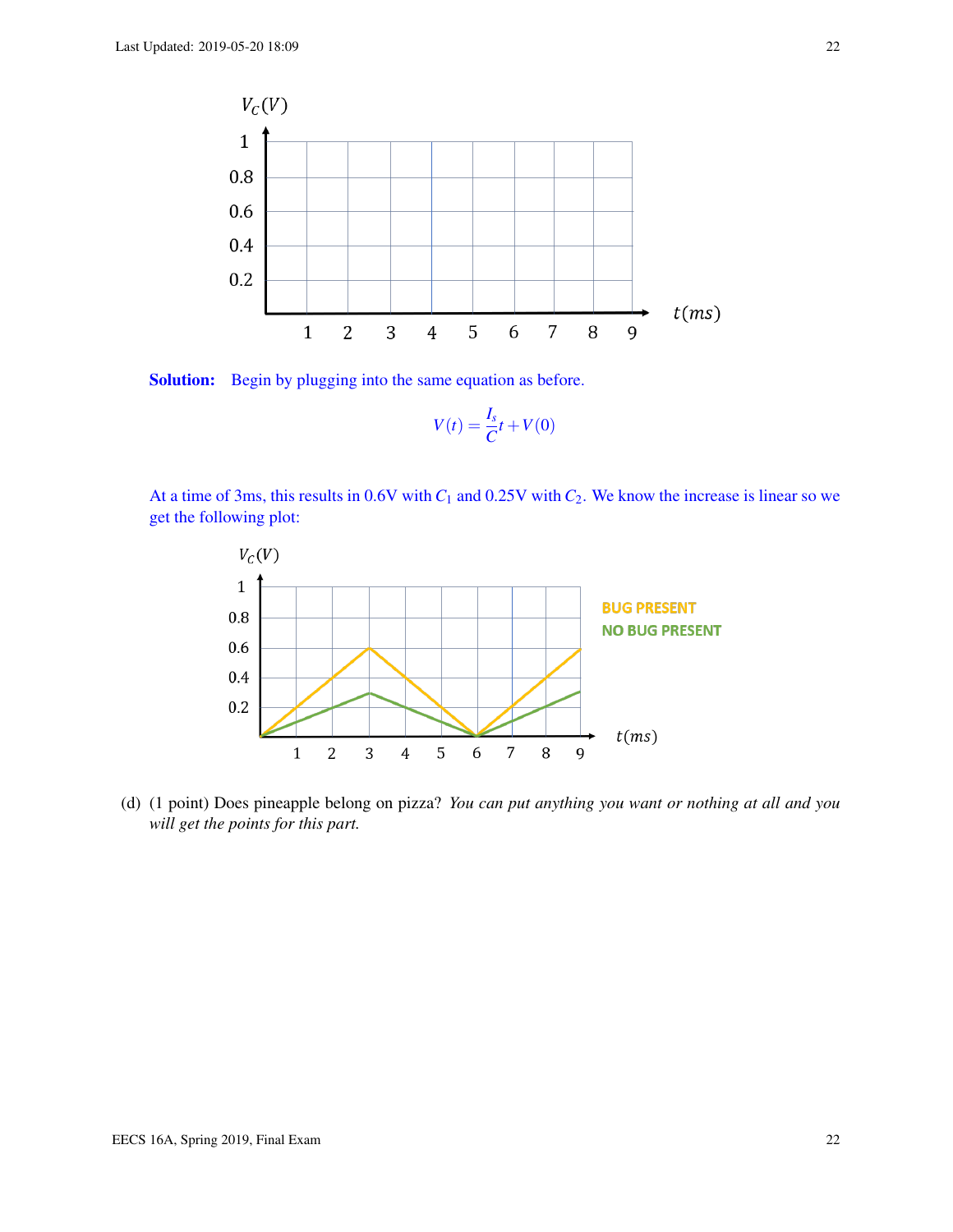## 10. Pineapple Pioneers: Part 2 (30 points)

Earlier in the exam, Nick and Linda tried to grow a pineapple plant outside Cory Hall, but found the environment to be too difficult to grow anything in. To increase their yield, they decide to ask Ryan for suggestions. He suggests that they move their operation to South America where the environment is better. Since it's so far away, Nick and Linda decide to monitor the plant wirelessly by sending data from various sensors with an antenna.

Back in Berkeley, with the help of Ryan, they come up with the following setup to retrieve the information and process it. The first device is an antenna, which you don't need to understand for this problem.

*Note: m (milli) is* 10−<sup>3</sup> *and n (nano) is* 10−<sup>9</sup> *.*



Figure 10.1: Receiver block diagram

Unfortunately, the best the trio can come up with is a block diagram, and they need your help implementing these blocks.

<span id="page-22-0"></span>(a) (4 points) Let's first start by looking at the antenna. The Thevenin equivalent of the antenna is shown in Figure [10.2.](#page-22-0)



Figure 10.2: Antenna Thevenin equivalent

The resistance of the load attached to the antenna is very important for many reasons. One reason is to maximize power transfer. If we were to attach a load resistor  $R_L$  to the open port on this circuit, what should the resistance be to have maximum power dissipated in *RL*? Justify your answer. Solution: We've seen this on homework before. To find the maximum, we will want to take the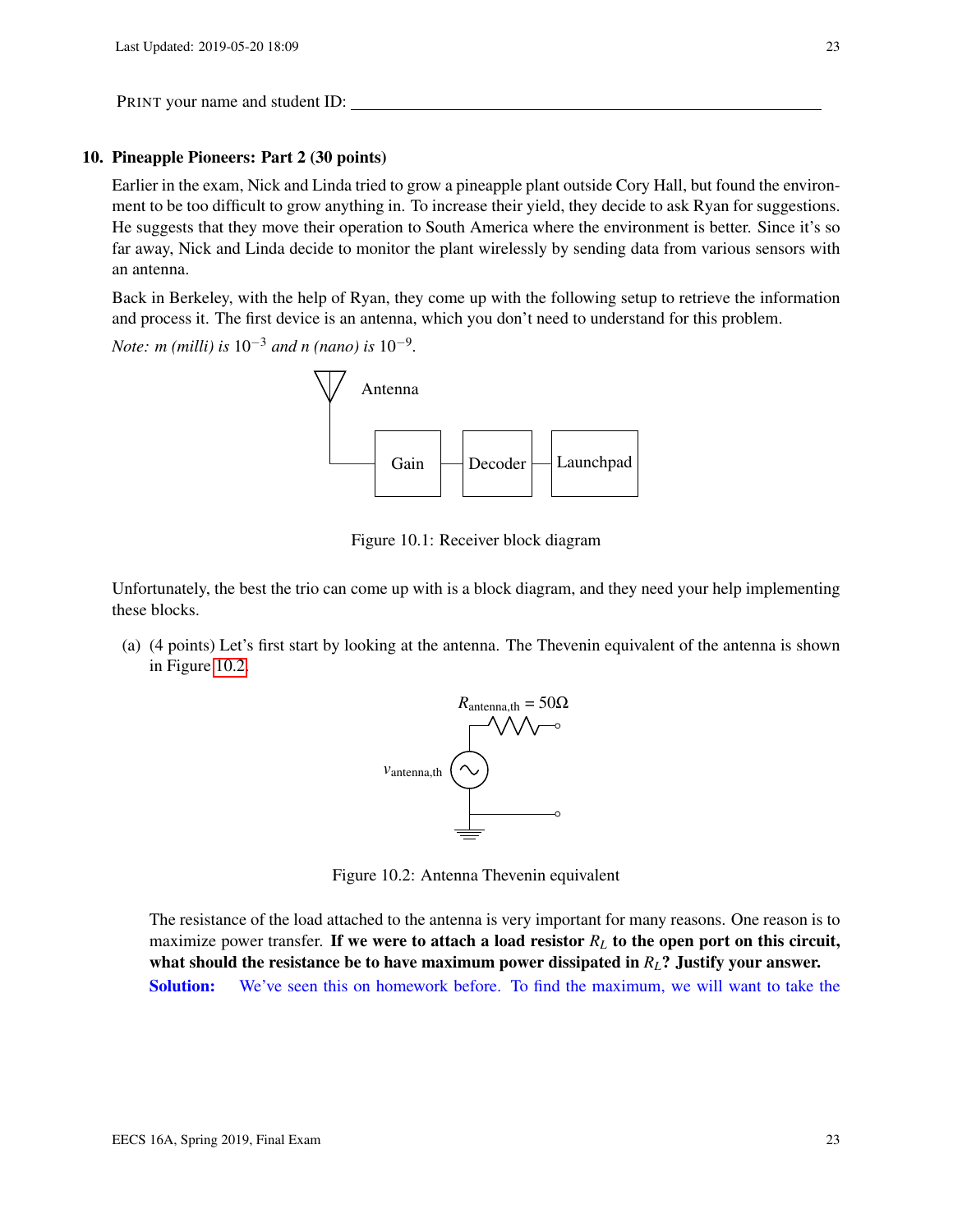derivative of the power expression with respect to *R<sup>L</sup>* and set it to 0.

$$
P = \frac{V^2}{R_L}, V = \nu_{\text{antenna,th}} \frac{R_L}{R_{th} + R_L}
$$

$$
P = \frac{R_L}{(R_{th} + R_L)^2} V_{\text{antenna,th}}^2
$$

$$
\frac{dP}{dR_L} = \nu_{\text{antenna,th}}^2 \frac{(R_L + R_{th})^2 - 2R_L(R_L + R_{th})}{(R_L + R_{th})^4} = 0
$$

$$
(R_L + R_{th})^2 - 2R_L(R_L + R_{th}) = 0
$$

$$
R_L^2 + 2R_LR_{th} + R_{th}^2 - 2R_L^2 - 2R_LR_{th} = 0
$$

$$
R_L^2 = R_{th}^2
$$

$$
R_L = R_{th}
$$

(b) (4 points) Let's now look at the "Gain" block. The signal will be significantly weakened when traveling through the air, so we need to apply gain to what comes out of the antenna or our Launchpad won't be able to tell what any of the data means. Ryan, Nick, and Linda ask their local wireless experts for a suggestion, and they suggest the following circuit:



They claim that you can make this circuit "look like" whatever resistance you want. To test their theory, find the Thevenin resistance with respect to the port *vin*,1.

*Hint: use the Vtest*/*Itest method.*

**Solution:** Follow the hint and find the Thevenin resistance with  $V_{test}/I_{test}$ .

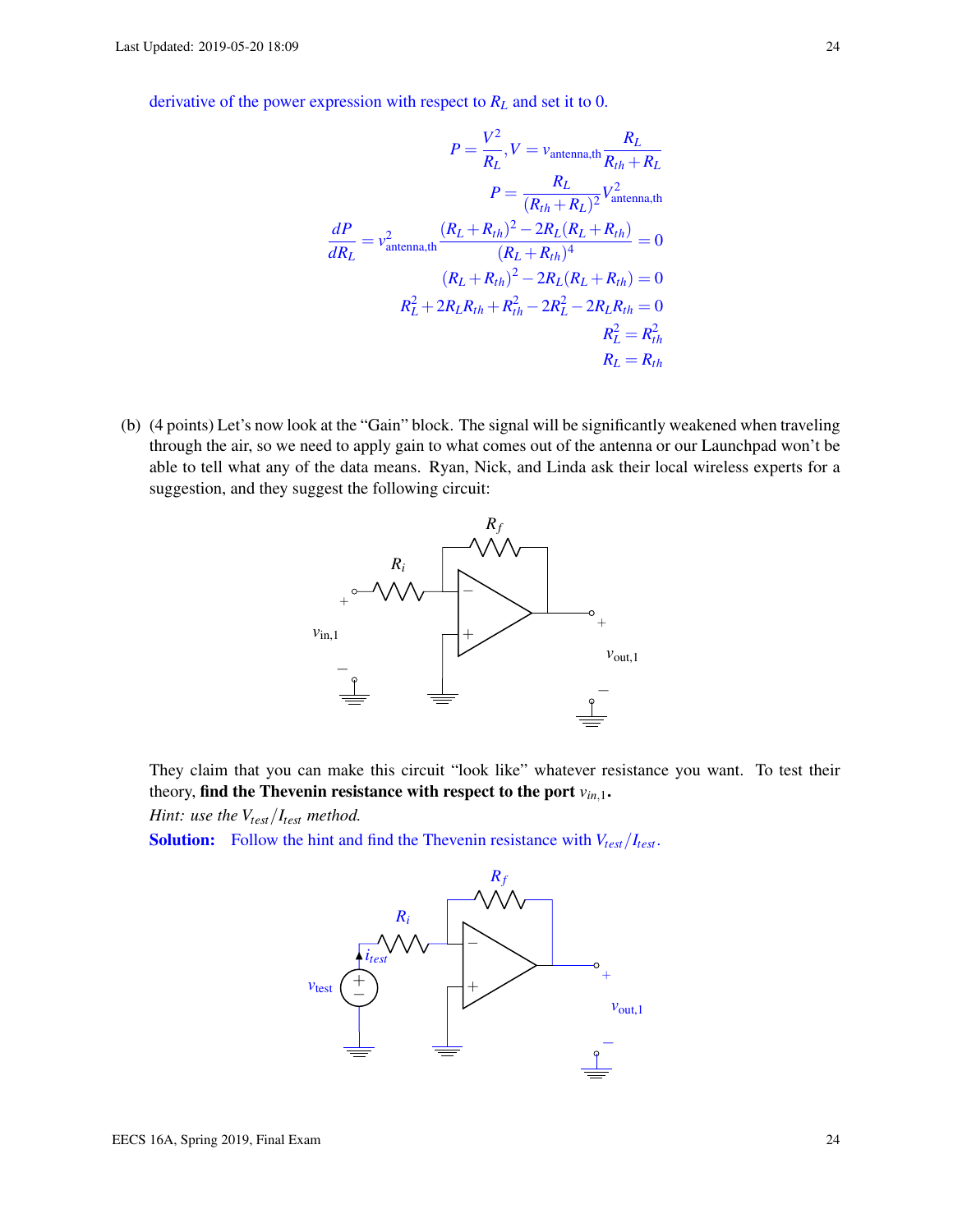We know that  $V_{R_i} = i_{test}R_i$ , and we also know the op amp is in negative feedback. Thus,  $u^- = 0$ . So

$$
v_{test} - u^- = i_{test} R_i
$$

$$
v_{test} = i_{test} R_i
$$

$$
\frac{v_{test}}{i_{test}} = R_i
$$

So the Thevenin resistance is just *R<sup>i</sup>* .

(c) (4 points) We now want to finish this circuit. Suppose that we need an overall gain with a magnitude of 1000 (i.e.  $\frac{v_{out,1}}{v_{out,2}}$  $\frac{v_{out,1}}{v_{antenna,th}}$  = 1000). Choose values of  $R_f$  and  $R_i$  for the circuit in (b) to achieve the required gain and to have a Thevenin resistance at *vin*,<sup>1</sup> for maximum power.

Solution: From part (a), we know that  $R_{th} = R_L = 50\Omega$ . From part (b) we know  $R_L = R_i$ . Thus we should have  $R_i = 50\Omega$ . When we attach the antenna Thevenin circuit, we will get  $R_{th}$  in series with  $R_i$ like below.



So we have from the inverting amplifier equation and knowing  $R_i = 50\Omega$ ,

$$
v_{out,1} = -\frac{R_f}{R_i + 50} v_{\text{antenna},\text{th}}
$$

$$
v_{out,1} = -\frac{R_f}{50 + 50} v_{\text{antenna},\text{th}}
$$

$$
\frac{v_{out,1}}{v_{\text{antenna},\text{th}}} = -\frac{R_f}{100}
$$

Thus for a gain of 1000 in magnitude,  $R_f = 100k\Omega$ .

(d) (8 points) Now that we have a signal with a large amplitude, we need to decode it. The trio decides to use FM (like the radios in cars) to send the data, and now they have to decode it. FM is quite complicated, so they enlist EE123 students for help. The EE123 students will do most of the work if Nick, Ryan, and Linda can do one thing first. FM is encoded in such a way that you need to take the derivative of the signal to extract the information. The trio asks Professor Stojanovic for help and he suggests the following circuit: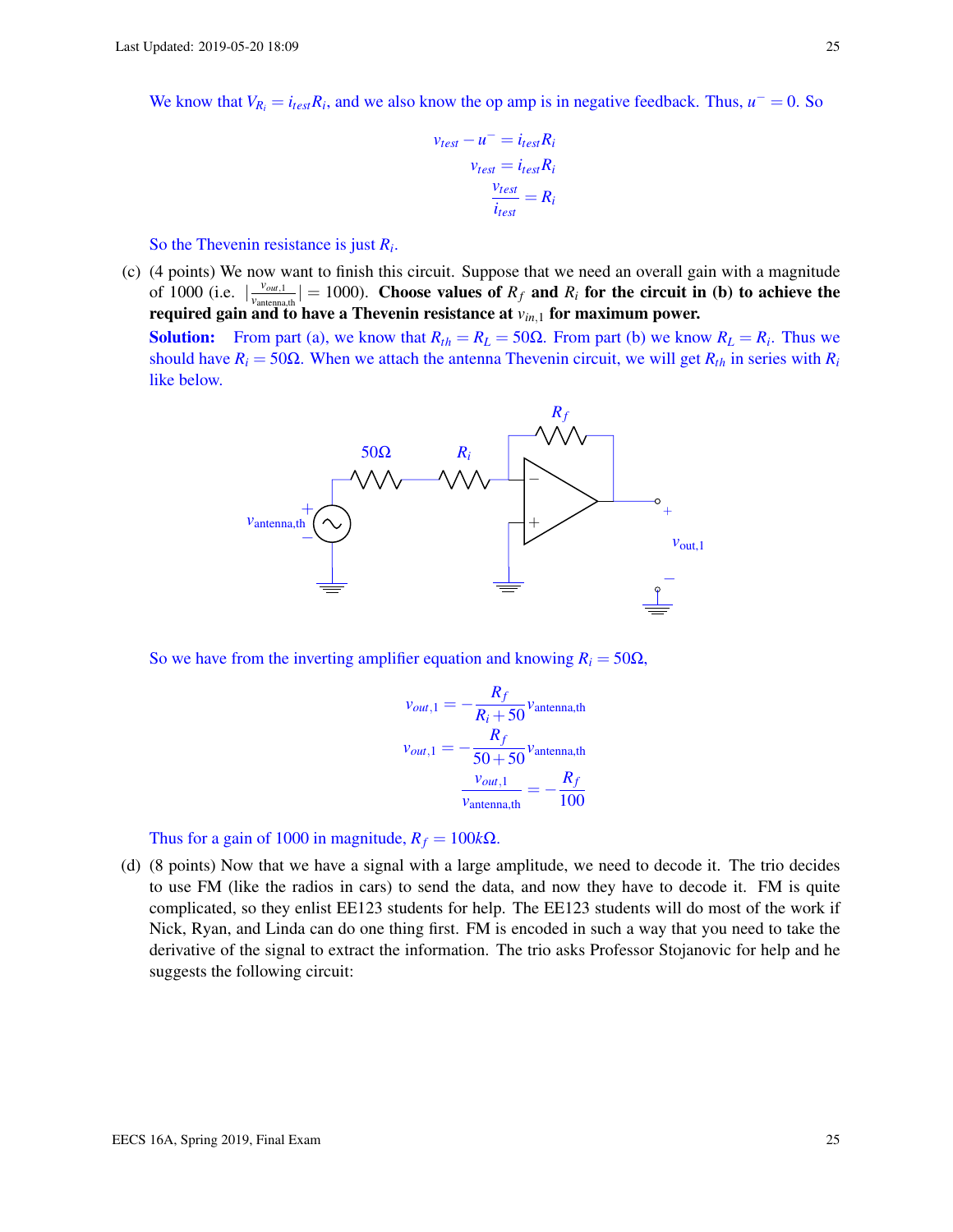

Let's analyze it in steps.

- i. (2 points) Write the KCL expression at node  $u_2$  in terms of  $I_1, I_2$  and  $I_3$  only.
- ii. (6 points) Substitute IV relationships for the components and apply the Golden Rules. Solve for  $v_{out,2}$  as a function of *R*, *C* and  $v_{in,2}$ . You may assume negative feedback.

## Solution:

- i. KCL:  $I_1 + I_2 + I_3 = 0$  since all currents are leaving, they all have the same sign.
- ii. Plugging in the Current-Voltage relationships we get

$$
I_1 + I_2 + I_3 = 0
$$
  

$$
C \frac{d(u_2 - v_{in,2})}{dt} + \frac{u_2 - v_{out,2}}{R_s} + I_3 = 0
$$

from the golden rules, we know that  $u_2 = 0$  and  $I_3 = 0$  so

$$
-C\frac{d(v_{in,2})}{dt} - \frac{v_{out,2}}{R_s} = 0
$$

$$
v_{out,2} = -R_sC\frac{dv_{in,2}}{dt}
$$

(e) (6 points) Unfortunately, the above circuit also scales our output by some factor. We want an output that is exactly  $v_{out} = 1$  s  $\times \frac{dv_{in,2}}{dt}$ . Note that the scaling factor must have units of time for the expression to work out. **Design a circuit whose input is**  $v_{out,2}$  **from (d) and produces an output**  $v_{out}=1$  s  $\times \frac{dv_{in,2}}{dt}.$ You may use one op amp and two resistors. The resistors must be given values in terms of *C* and *R<sup>s</sup>* from part (d).

**Solution:** From the previous part, we know the output is almost correct, but is scaled by  $-R<sub>s</sub>C$ . We can use an inverting amplifier to undo this.

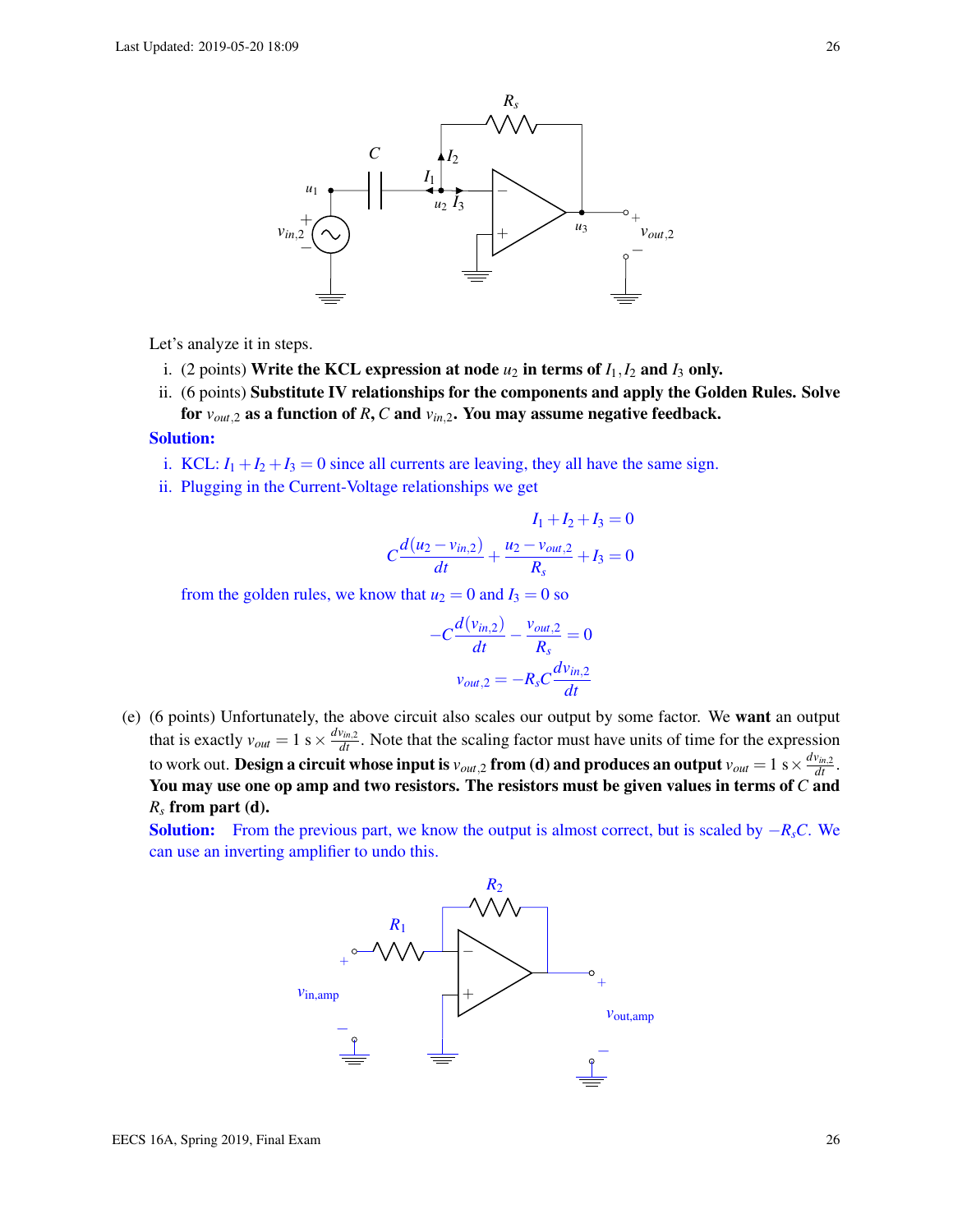$$
v_{out,amp} = -\frac{R_2}{R_1}v_{in,amp}
$$

By putting the output of the differentiator into the input of the amplifier, we get this expression.

$$
v_{out,amp} = \frac{R_2}{R_1} R_s C \frac{dv_{in,2}}{dt}
$$

Since we want the output the only the differentiation, the amplification should cancel the  $R_sC$ :

$$
\frac{R_2}{R_1}R_sC=1\,\sec
$$

Any choice of  $R_1$  and  $R_2$  that satisfy this works. One example is  $R_2 = 1 \text{k}\Omega$  and  $R_1 = 1000 R_s C \frac{\Omega}{\text{sec}}$ .

(f) (4 points) Now assume that every block in the diagram (repeated below) has been perfectly implemented.



Figure 10.3: Receiver block diagram, repeated

Regardless of your previous answers, assume that Gain =  $-1000$  and the decoder output is  $v_{out}$  = 1 ns  $\times \frac{dv_{in}}{dt}$  (nanoseconds because of the time scale of the graph). You are given the input from the antenna as a function of time below. On the empty graph, plot the output of the entire receiver (the output of part (e), the decoder).

*Note: pay attention to the scales on the graphs.*

![](_page_26_Figure_12.jpeg)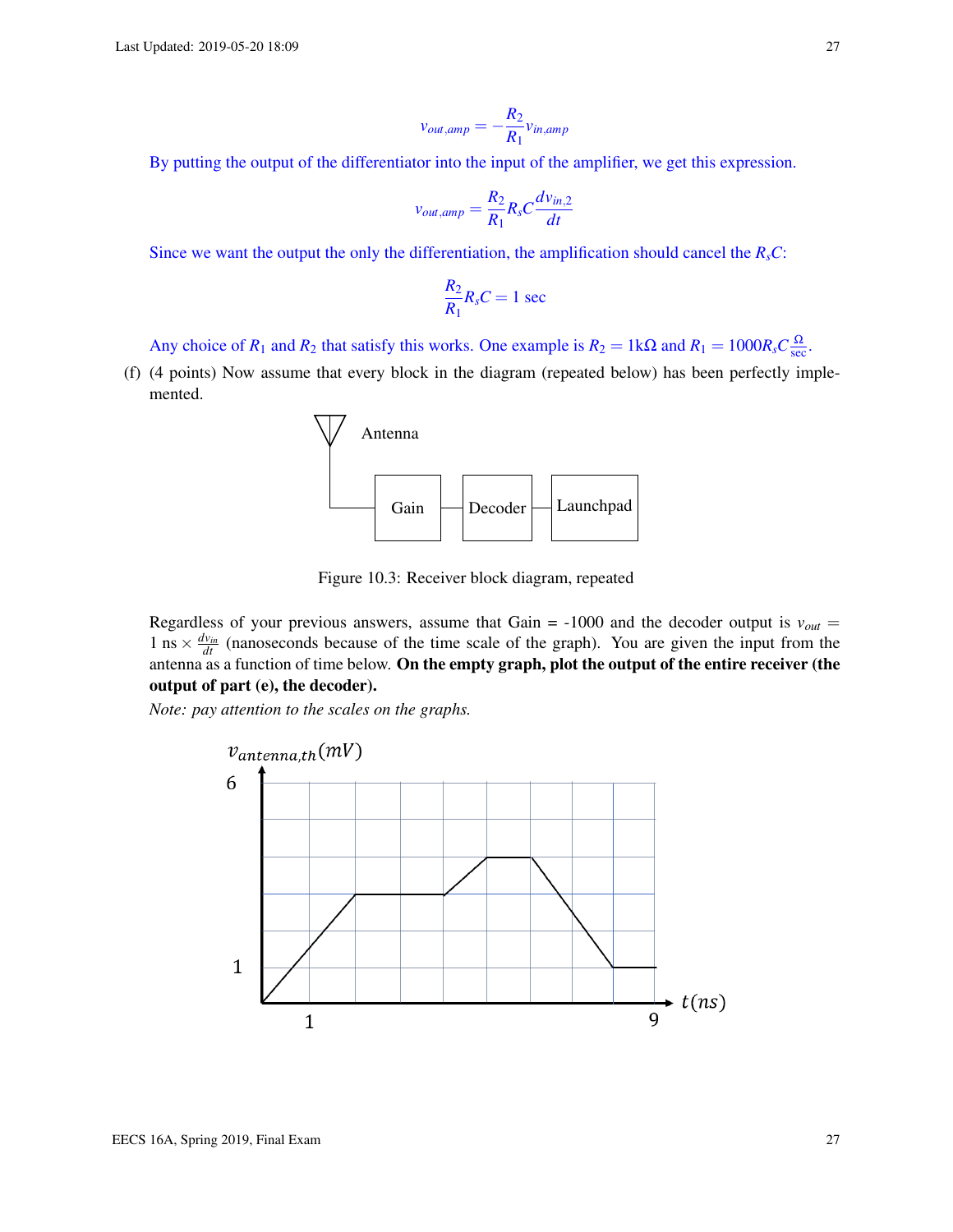![](_page_27_Figure_1.jpeg)

![](_page_27_Figure_2.jpeg)